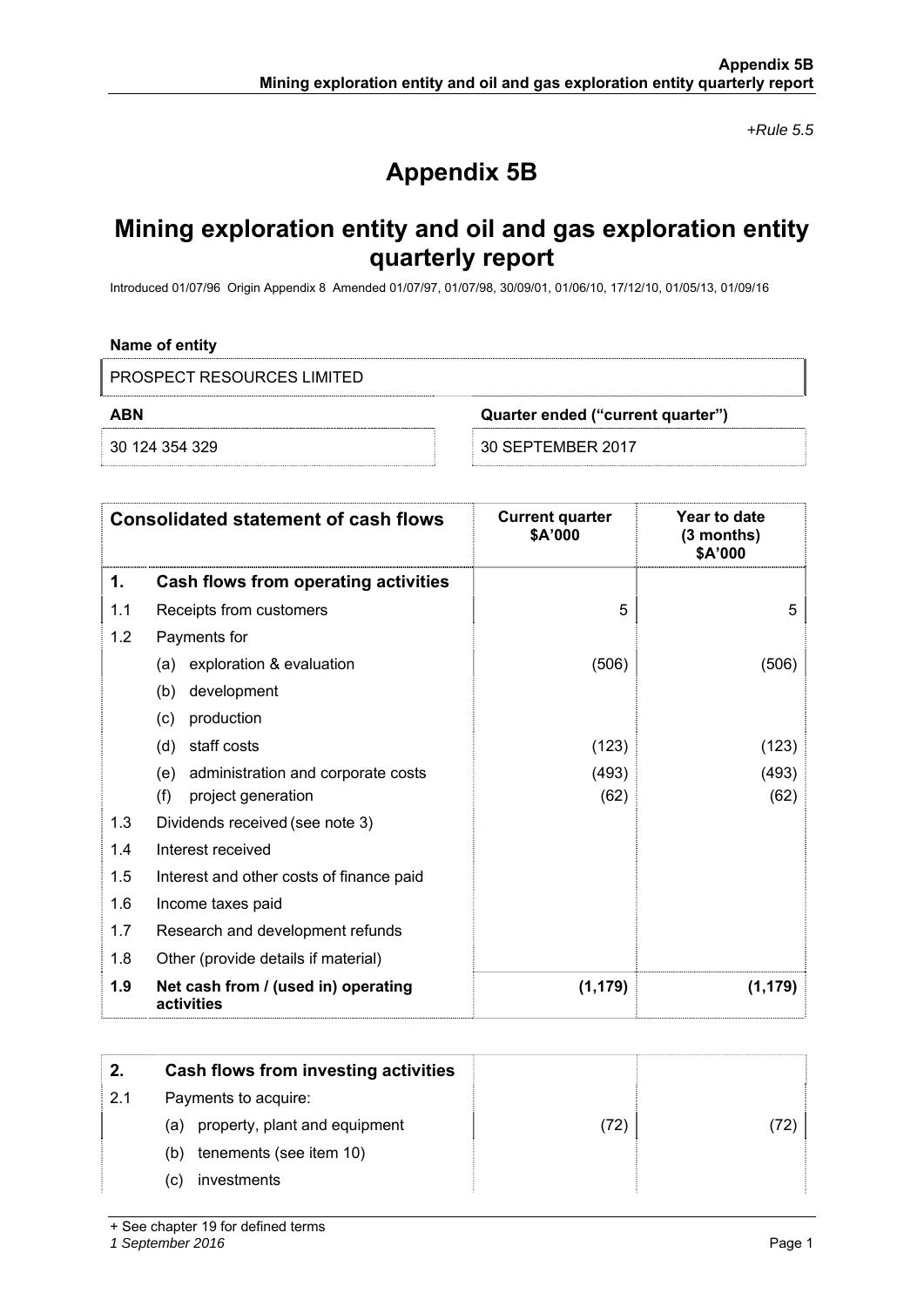|     | <b>Consolidated statement of cash flows</b>       | <b>Current quarter</b><br>\$A'000 | Year to date<br>(3 months)<br>\$A'000 |
|-----|---------------------------------------------------|-----------------------------------|---------------------------------------|
|     | (d)<br>other non-current assets                   |                                   |                                       |
| 2.2 | Proceeds from the disposal of:                    |                                   |                                       |
|     | property, plant and equipment<br>(a)              |                                   |                                       |
|     | tenements (see item 10)<br>(b)                    |                                   |                                       |
|     | investments<br>(c)                                |                                   |                                       |
|     | (d)<br>other non-current assets                   |                                   |                                       |
| 2.3 | Cash flows from loans to other entities           |                                   |                                       |
| 2.4 | Dividends received (see note 3)                   |                                   |                                       |
| 2.5 | Other (provide details if material)               |                                   |                                       |
|     | Exploration and evaluation<br>(a)                 | (1,209)                           | (1,209)                               |
|     | Development<br>(b)                                | (71)                              | (71)                                  |
|     | Interest received<br>(c)                          | 3                                 | 3                                     |
| 2.6 | Net cash from / (used in) investing<br>activities | (1, 349)                          | (1, 349)                              |

| 3.   | Cash flows from financing activities                                           |
|------|--------------------------------------------------------------------------------|
| 3.1  | Proceeds from issues of shares                                                 |
| 3.2  | Proceeds from issue of convertible notes                                       |
| 3.3  | Proceeds from exercise of share options                                        |
| 3.4  | Transaction costs related to issues of<br>shares, convertible notes or options |
| 3.5  | Proceeds from borrowings                                                       |
| 3.6  | Repayment of borrowings (related party)                                        |
| 3.7  | Transaction costs related to loans and<br>borrowings                           |
| 3.8  | Dividends paid                                                                 |
| 3.9  | Other (provide details if material)                                            |
| 3.10 | Net cash from / (used in) financing<br>activities                              |

| 4.  | Net increase / (decrease) in cash and<br>cash equivalents for the period |          |          |
|-----|--------------------------------------------------------------------------|----------|----------|
| 4.1 | Cash and cash equivalents at beginning of<br>period                      | 7,339    | 7,339    |
| 4.2 | Net cash from / (used in) operating<br>activities (item 1.9 above)       | (1, 179) | (1, 179) |
| 4.3 | Net cash from / (used in) investing activities<br>(item 2.6 above)       | (1,349)  | (1,349)  |
| 4.4 | Net cash from / (used in) financing activities<br>(item 3.10 above)      |          |          |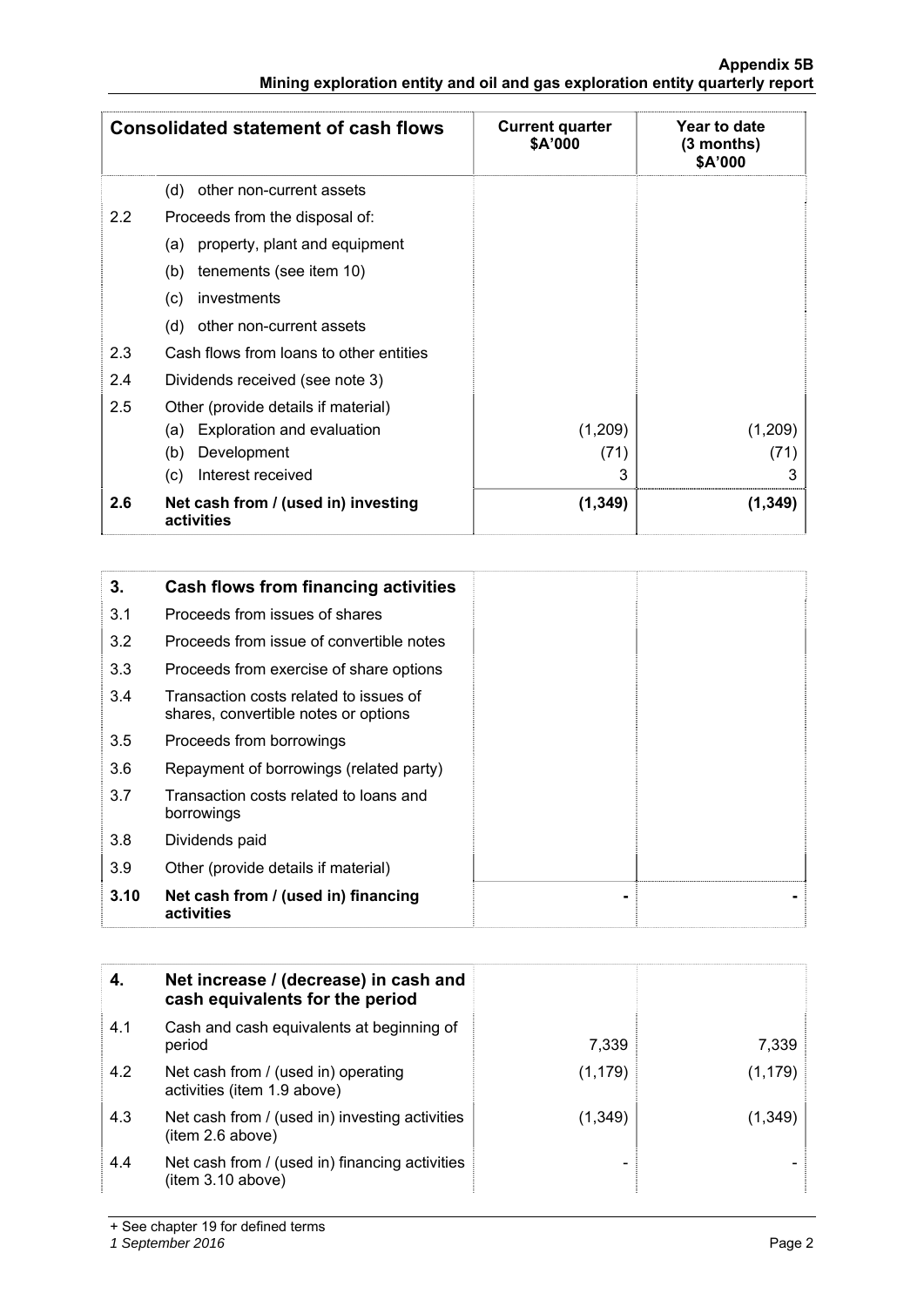#### *1 September 2016* Page 3

| <b>Consolidated statement of cash flows</b> |                                                      | <b>Current quarter</b><br>\$A'000 | Year to date<br>$(3$ months)<br>\$A'000 |  |
|---------------------------------------------|------------------------------------------------------|-----------------------------------|-----------------------------------------|--|
| 4.5                                         | Effect of movement in exchange rates on<br>cash held | (85)                              | (85)                                    |  |
| 4.6                                         | Cash and cash equivalents at end of<br>period        | 4,726                             | 4.726                                   |  |

| 5.  | Reconciliation of cash and cash<br>equivalents<br>at the end of the quarter (as shown in the<br>consolidated statement of cash flows) to the<br>related items in the accounts | <b>Current quarter</b><br>\$A'000 | <b>Previous quarter</b><br>\$A'000 |
|-----|-------------------------------------------------------------------------------------------------------------------------------------------------------------------------------|-----------------------------------|------------------------------------|
| 5.1 | <b>Bank balances</b>                                                                                                                                                          | 147                               | 33                                 |
| 5.2 | Call deposits                                                                                                                                                                 | 1,200                             | 2,152                              |
| 5.3 | <b>Bank overdrafts</b>                                                                                                                                                        |                                   |                                    |
| 5.4 | Other (provide details)                                                                                                                                                       |                                   |                                    |
|     | US\$ at bank                                                                                                                                                                  | 3,281                             | 4,982                              |
|     | Petty cash                                                                                                                                                                    | 98                                | 172                                |
| 5.5 | Cash and cash equivalents at end of<br>quarter (should equal item 4.6 above)                                                                                                  | 4,726                             | 7,339                              |

| 6. | Payments to directors of the entity and their associates | <b>Current quarter</b><br><b>SA'000</b> |
|----|----------------------------------------------------------|-----------------------------------------|
|    |                                                          |                                         |

| 6.  | Payments to directors of the entity and their associates                            | <b>Current quarter</b><br><b>\$A'000</b> |
|-----|-------------------------------------------------------------------------------------|------------------------------------------|
| 6.1 | Aggregate amount of payments to these parties included in item 1.2                  | 143                                      |
| 6.2 | Aggregate amount of cash flow from loans to these parties included<br>in item $2.3$ |                                          |

- 6.2 Aggregate amount of cash flow from loans to these parties included in item 2.3
- 6.3 Include below any explanation necessary to understand the transactions included in items  $6.1$  and  $6.2$

Payments include director fees, superannuation and rent.

| 7. | Payments to related entities of the entity and their |
|----|------------------------------------------------------|
|    | associates                                           |

- 7.1 Aggregate amount of payments to these parties included in item 1.2  $\vert$
- 7.2 Aggregate amount of cash flow from loans to these parties included in item 2.3
- 7.3 Include below any explanation necessary to understand the transactions included in items 7.1 and 7.2

**Current quarter \$A'000**  -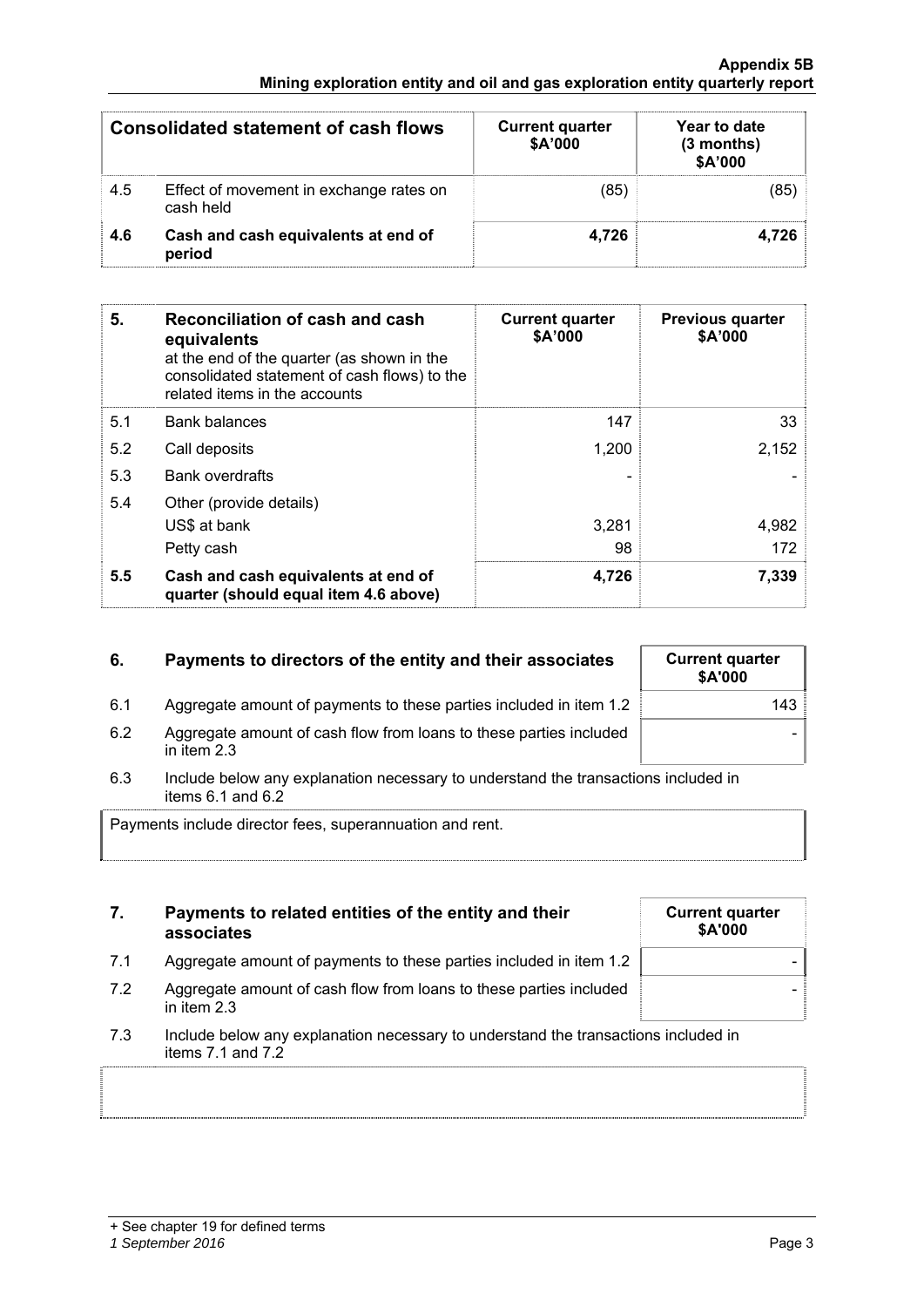| 8.   | <b>Financing facilities available</b><br>Add notes as necessary for an<br>understanding of the position | <b>Total facility amount</b><br>at quarter end<br>\$A'000 | Amount drawn at<br>quarter end<br>\$A'000 |
|------|---------------------------------------------------------------------------------------------------------|-----------------------------------------------------------|-------------------------------------------|
| -8.1 | Loan facilities                                                                                         |                                                           |                                           |
| 8.2  | Credit standby arrangements                                                                             |                                                           |                                           |
| 8.3  | Other (please specify)                                                                                  |                                                           |                                           |

8.4 Include below a description of each facility above, including the lender, interest rate and whether it is secured or unsecured. If any additional facilities have been entered into or are proposed to be entered into after quarter end, include details of those facilities as well.

| 9.  | <b>Estimated cash outflows for next quarter</b> | \$A'000 |
|-----|-------------------------------------------------|---------|
| 9.1 | Exploration and evaluation                      | 1,030   |
| 9.2 | Development                                     |         |
| 9.3 | Production                                      |         |
| 9.4 | Staff costs                                     | 400     |
| 9.5 | Administration and corporate costs              | 470     |
| 9.6 | Other (provide details if material)             |         |
| 9.7 | <b>Total estimated cash outflows</b>            | 1.900   |

| 10.  | <b>Changes in</b><br>tenements<br>(items $2.1(b)$ and<br>$2.2(b)$ above)                          | <b>Tenement</b><br>reference<br>and<br><b>location</b> | <b>Nature of interest</b> | Interest at<br>beginning<br>of quarter | <b>Interest</b><br>at end of<br>quarter |
|------|---------------------------------------------------------------------------------------------------|--------------------------------------------------------|---------------------------|----------------------------------------|-----------------------------------------|
| 10.1 | Interests in mining<br>tenements and<br>petroleum tenements<br>lapsed, relinquished<br>or reduced |                                                        | Refer Appendix A          |                                        |                                         |
| 10.2 | Interests in mining<br>tenements and<br>petroleum tenements<br>acquired or increased              |                                                        | Refer Appendix A          |                                        |                                         |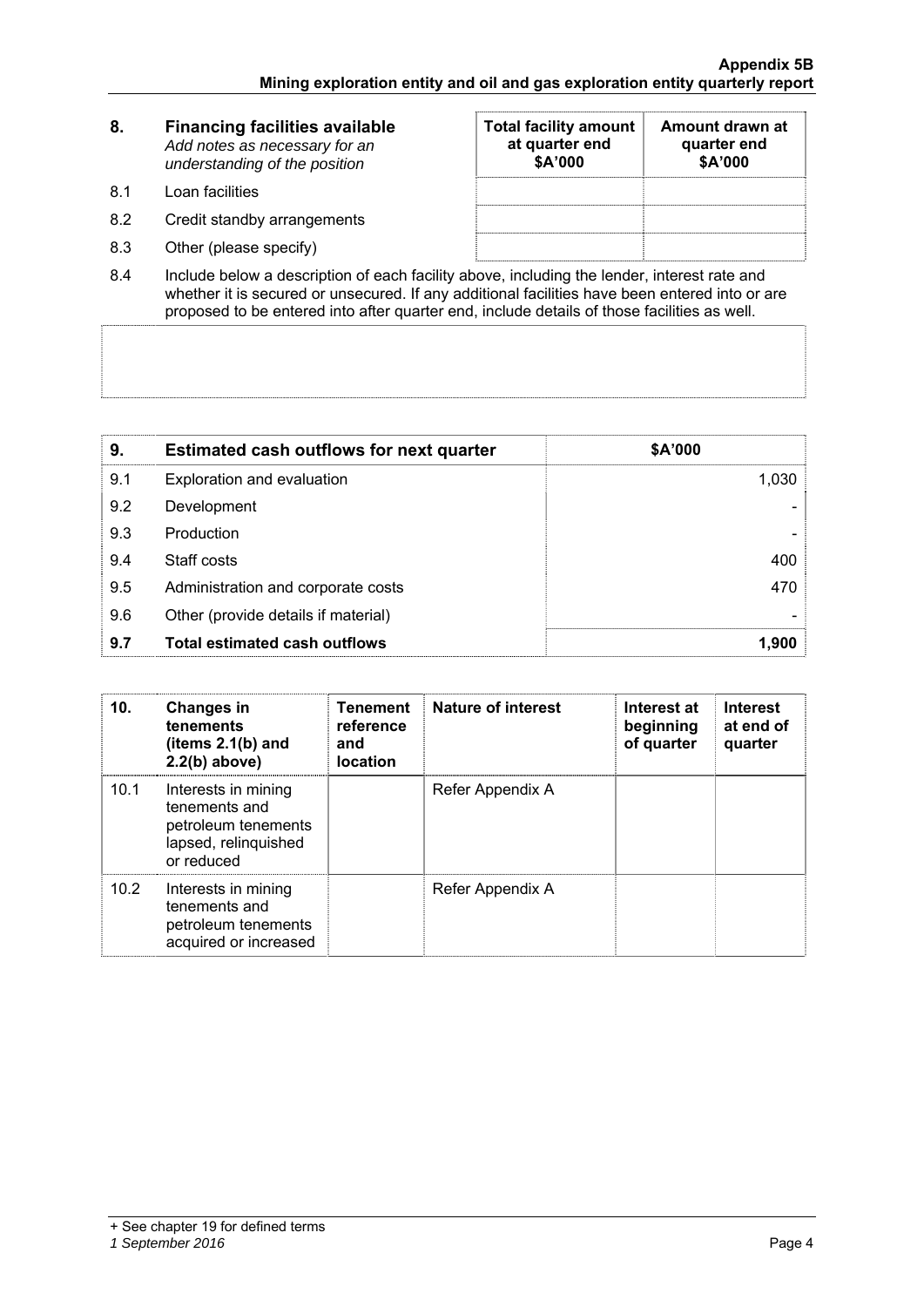#### **Compliance statement**

- 1 This statement has been prepared in accordance with accounting standards and policies which comply with Listing Rule 19.11A.
- 2 This statement gives a true and fair view of the matters disclosed.

| Sign here: |                 |                       |
|------------|-----------------|-----------------------|
|            |                 | Date: 31 October 2017 |
|            | <b>Director</b> |                       |
|            |                 |                       |

Print name: Hugh Warner................................................

#### **Notes**

- 1. The quarterly report provides a basis for informing the market how the entity's activities have been financed for the past quarter and the effect on its cash position. An entity that wishes to disclose additional information is encouraged to do so, in a note or notes included in or attached to this report.
- 2. If this quarterly report has been prepared in accordance with Australian Accounting Standards, the definitions in, and provisions of, AASB 6: Exploration for and Evaluation of Mineral Resources and AASB 107: Statement of Cash Flows apply to this report. If this quarterly report has been prepared in accordance with other accounting standards agreed by ASX pursuant to Listing Rule 19.11A, the corresponding equivalent standards apply to this report.
- 3. Dividends received may be classified either as cash flows from operating activities or cash flows from investing activities, depending on the accounting policy of the entity.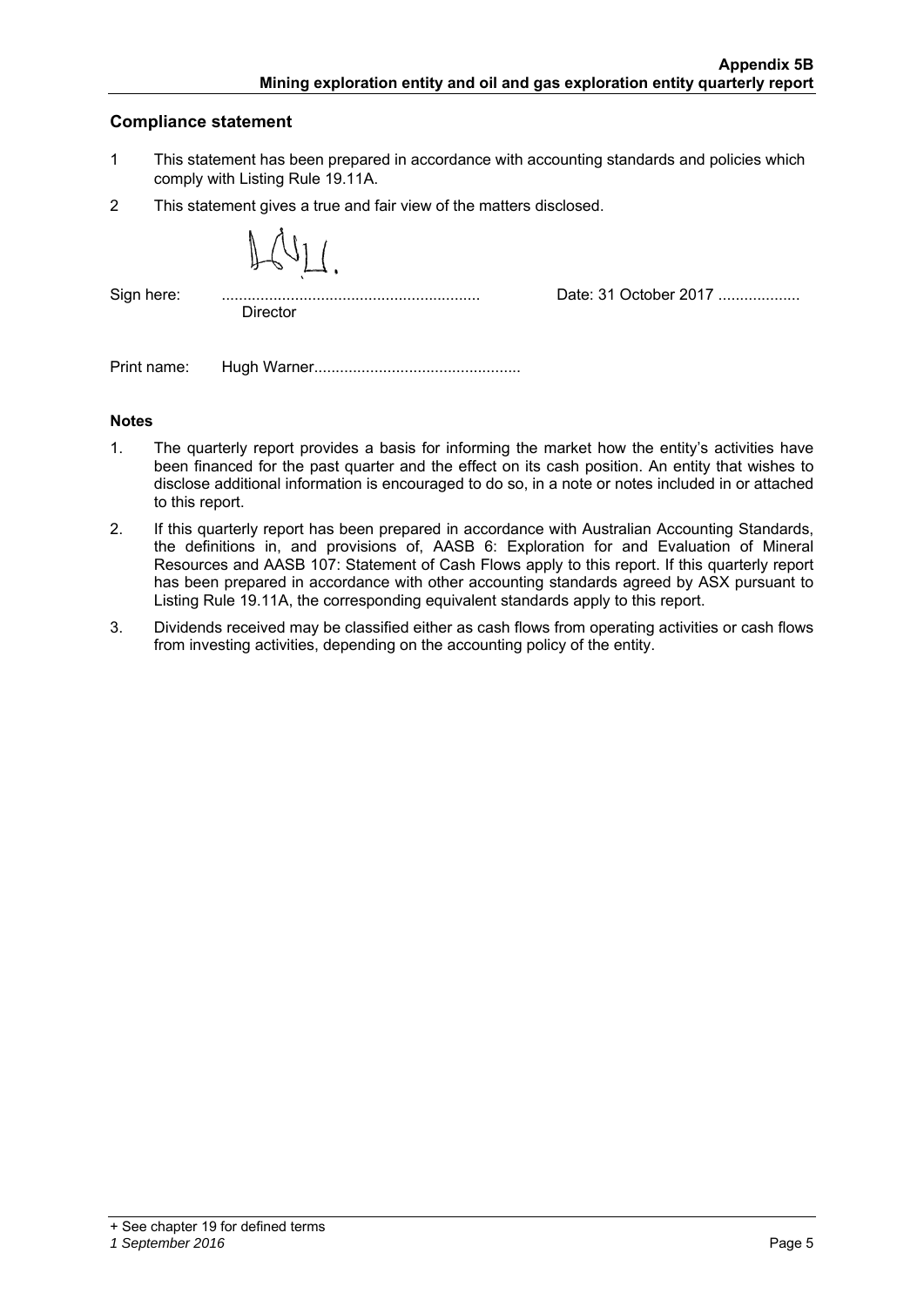

### **APPENDIX A – PROSPECT RESOURCES LIMITED TENEMENT SCHEDULE**

Prospect Resources Limited has interests in tenements via the following companies:

- 1) Coldawn Investment (Private) Limited ("Coldawn")
- 2) Hawkmoth Mining and Exploration (Private) Limited ("Hawkmoth")
- 3) Examix Investments (Pvt) Limited ("Examix")
- 4) Farvic Consolidated Mines (Pvt) Limited ("Farvic")
- 5) Tannahill Mine (Pvt) Limited ("Tannahill")
- 6) Mixnote Investments (Pvt) Limited ("Mixnote")

| <b>Tenement Type &amp;</b> |          |                       | Registered<br>Company | % Held at End<br>of Quarter | % Acquired<br><b>During Quarter</b> | % Disposed<br><b>During Quarter</b> |
|----------------------------|----------|-----------------------|-----------------------|-----------------------------|-------------------------------------|-------------------------------------|
| <b>Number</b>              | Country  | Project               | <b>Name</b>           |                             |                                     |                                     |
| 12227                      | Zimbabwe | Penhalonga            | Coldawn               | 70%                         |                                     |                                     |
| 20560 BM                   | Zimbabwe | Penhalonga            | Coldawn               | 70%                         |                                     |                                     |
| 10675                      | Zimbabwe | Penhalonga            | Coldawn               | 70%                         | $\overline{a}$                      |                                     |
| 21795 BM                   | Zimbabwe | Penhalonga            | Coldawn               | 70%                         | $\overline{\phantom{a}}$            |                                     |
| 13166 BM                   | Zimbabwe | Penhalonga            | Coldawn               | 70%                         | $\overline{a}$                      | $\overline{a}$                      |
| 18879                      | Zimbabwe | Penhalonga            | Coldawn               | 70%                         | $\overline{a}$                      | $\overline{a}$                      |
| 18880                      | Zimbabwe | Penhalonga            | Coldawn               | 70%                         | $\overline{\phantom{a}}$            | $\overline{\phantom{a}}$            |
| 18881                      | Zimbabwe | Penhalonga            | Coldawn               | 70%                         | $\overline{a}$                      | $\overline{a}$                      |
| 21748 BM                   | Zimbabwe | Penhalonga            | Coldawn               | 70%                         | $\overline{\phantom{a}}$            | $\overline{a}$                      |
| 18666 BM                   | Zimbabwe | Penhalonga            | Coldawn               | 70%                         | $\overline{\phantom{a}}$            | $\overline{\phantom{a}}$            |
| 12212                      | Zimbabwe | Penhalonga            | Coldawn               | 70%                         |                                     |                                     |
| 12213                      | Zimbabwe | Penhalonga            | Coldawn               | 70%                         |                                     |                                     |
| 19474 BM                   | Zimbabwe | Penhalonga            | Coldawn               | 70%                         |                                     |                                     |
| 14135 BM                   | Zimbabwe | Penhalonga            | Coldawn               | 70%                         | $\overline{a}$                      | $\blacksquare$                      |
| 10338                      | Zimbabwe | Penhalonga            | Coldawn               | 70%                         |                                     |                                     |
| G3425                      | Zimbabwe | Penhalonga            | Coldawn               | 70%                         | $\blacksquare$                      | $\overline{a}$                      |
| 18582 BM                   | Zimbabwe | Penhalonga            | Coldawn               | 70%                         | $\blacksquare$                      | $\blacksquare$                      |
| G2335                      | Zimbabwe | Penhalonga            | Coldawn               | 70%                         | $\overline{\phantom{a}}$            | $\overline{\phantom{a}}$            |
| M2873 BM                   | Zimbabwe | Chisanya              | Hawkmoth              | 70%                         | $\blacksquare$                      | $\blacksquare$                      |
| M2874 BM                   | Zimbabwe | Chisanya              | Hawkmoth              | 70%                         | $\overline{\phantom{a}}$            | $\overline{\phantom{a}}$            |
| M2875 BM                   | Zimbabwe | Chisanya              | Hawkmoth              | 70%                         | $\blacksquare$                      | $\blacksquare$                      |
| M2876 BM                   | Zimbabwe | Chisanya              | Hawkmoth              | 70%                         | $\overline{\phantom{a}}$            | $\blacksquare$                      |
| 30419                      | Zimbabwe | <b>Greater Farvic</b> | Hawkmoth              | 70%                         | $\overline{\phantom{a}}$            | $\overline{\phantom{a}}$            |
| 31773                      | Zimbabwe | <b>Greater Farvic</b> | Hawkmoth              | 70%                         | $\overline{\phantom{a}}$            | $\overline{\phantom{a}}$            |
| 31774                      | Zimbabwe | <b>Greater Farvic</b> | Hawkmoth              | 70%                         | $\overline{\phantom{a}}$            | $\overline{\phantom{a}}$            |
| 32194                      | Zimbabwe | <b>Greater Farvic</b> | Hawkmoth              | 70%                         |                                     |                                     |
| 32195                      | Zimbabwe | <b>Greater Farvic</b> | Hawkmoth              | 70%                         |                                     |                                     |
| 32196                      | Zimbabwe | <b>Greater Farvic</b> | Hawkmoth              | 70%                         |                                     |                                     |
| 32716                      | Zimbabwe | <b>Greater Farvic</b> | Hawkmoth              | 70%                         |                                     |                                     |
| 33181                      | Zimbabwe | <b>Greater Farvic</b> | Hawkmoth              | 70%                         | $\overline{a}$                      | $\overline{a}$                      |
| 33280                      | Zimbabwe | <b>Greater Farvic</b> | Hawkmoth              | 70%                         | $\overline{\phantom{a}}$            | $\overline{\phantom{a}}$            |
| 36973                      | Zimbabwe | <b>Greater Farvic</b> | Hawkmoth              | 70%                         | $\overline{a}$                      | $\overline{a}$                      |
| 36974                      | Zimbabwe | <b>Greater Farvic</b> | Hawkmoth              | 70%                         | $\overline{\phantom{a}}$            | $\blacksquare$                      |
| 36975                      | Zimbabwe | <b>Greater Farvic</b> | Hawkmoth              | 70%                         | $\overline{\phantom{a}}$            | $\overline{a}$                      |
| 36976                      | Zimbabwe | <b>Greater Farvic</b> | Hawkmoth              | 70%                         | $\overline{a}$                      | $\overline{a}$                      |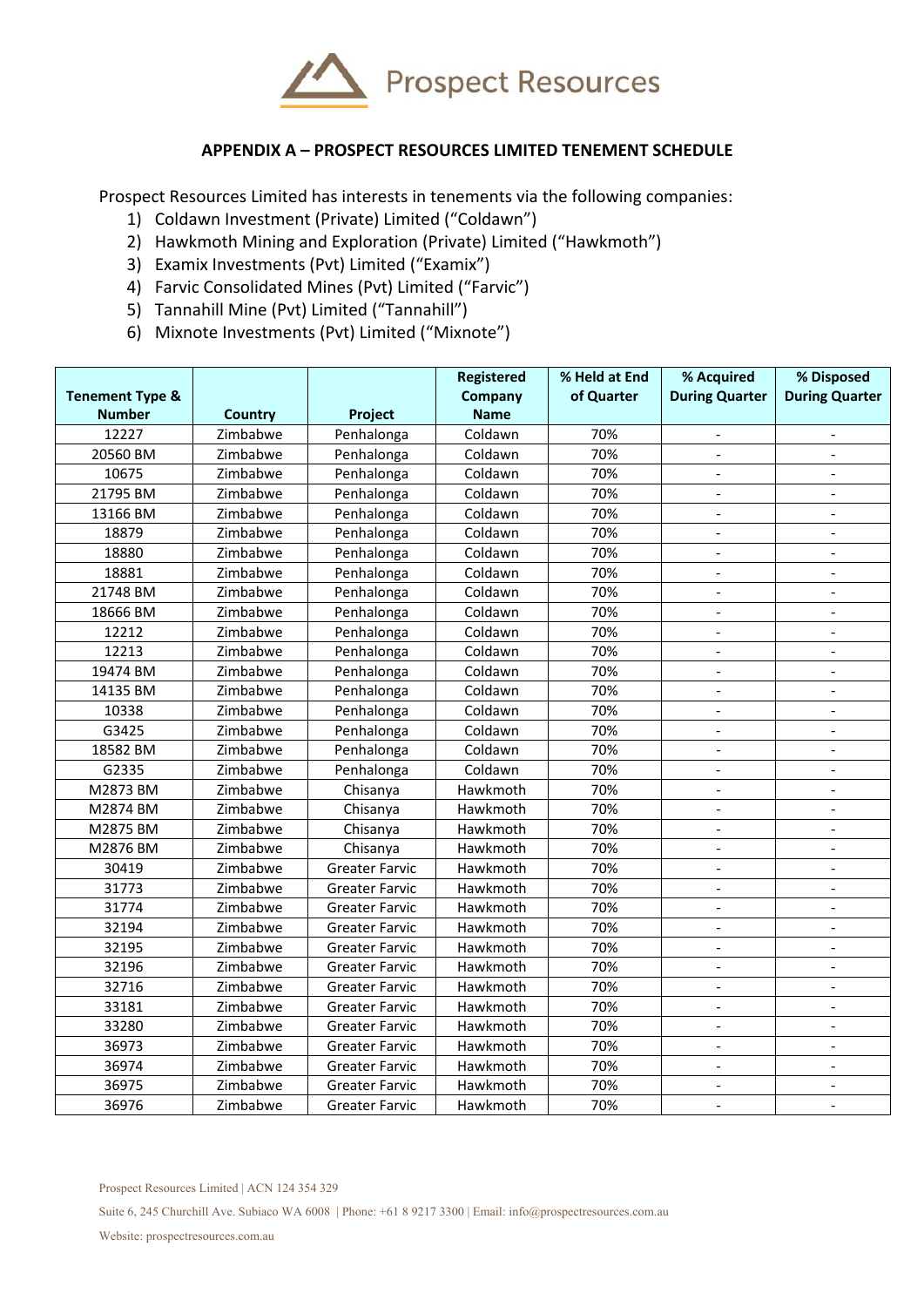

|                            |                |                       | <b>Registered</b> | % Held at End | % Acquired                   | % Disposed                                 |
|----------------------------|----------------|-----------------------|-------------------|---------------|------------------------------|--------------------------------------------|
| <b>Tenement Type &amp;</b> |                |                       | Company           | of Quarter    | <b>During Quarter</b>        | <b>During Quarter</b>                      |
| <b>Number</b>              | <b>Country</b> | Project               | <b>Name</b>       |               |                              |                                            |
| 36977                      | Zimbabwe       | <b>Greater Farvic</b> | Hawkmoth          | 70%           | $\overline{\phantom{a}}$     | $\overline{\phantom{a}}$                   |
| 36978                      | Zimbabwe       | <b>Greater Farvic</b> | Hawkmoth          | 70%           | $\overline{\phantom{a}}$     | $\blacksquare$                             |
| 36979                      | Zimbabwe       | <b>Greater Farvic</b> | Hawkmoth          | 70%           |                              |                                            |
| 36980                      | Zimbabwe       | <b>Greater Farvic</b> | Hawkmoth          | 70%           |                              |                                            |
| 36981                      | Zimbabwe       | <b>Greater Farvic</b> | Hawkmoth          | 70%           | $\overline{\phantom{a}}$     |                                            |
| 36982                      | Zimbabwe       | <b>Greater Farvic</b> | Hawkmoth          | 70%           | $\blacksquare$               | $\blacksquare$                             |
| 36983                      | Zimbabwe       | <b>Greater Farvic</b> | Hawkmoth          | 70%           | $\overline{a}$               |                                            |
| 23178                      | Zimbabwe       | Arcadia               | Examix            | 70%<br>70%    | $\qquad \qquad \blacksquare$ | $\overline{\phantom{a}}$<br>$\overline{a}$ |
| 23189                      | Zimbabwe       | Arcadia               | Examix            | 70%           | $\overline{\phantom{a}}$     |                                            |
| 23190                      | Zimbabwe       | Arcadia               | Examix            |               |                              |                                            |
| 23191                      | Zimbabwe       | Arcadia               | Examix            | 70%           |                              |                                            |
| 23192                      | Zimbabwe       | Arcadia               | Examix            | 70%           | $\overline{a}$               |                                            |
| 23207                      | Zimbabwe       | Arcadia               | Examix            | 70%           | $\overline{a}$               | $\overline{\phantom{a}}$                   |
| 23208                      | Zimbabwe       | Arcadia               | Examix            | 70%           | $\overline{\phantom{a}}$     |                                            |
| 23210                      | Zimbabwe       | Arcadia               | Examix            | 70%           |                              |                                            |
| 23233                      | Zimbabwe       | Arcadia               | Examix            | 70%           | $\overline{\phantom{0}}$     |                                            |
| 23244                      | Zimbabwe       | Arcadia               | Examix            | 70%           | $\blacksquare$               | $\overline{\phantom{a}}$                   |
| 23245                      | Zimbabwe       | Arcadia               | Examix            | 70%           | $\overline{\phantom{a}}$     |                                            |
| 23246                      | Zimbabwe       | Arcadia               | Examix            | 70%           |                              |                                            |
| 23247                      | Zimbabwe       | Arcadia               | Examix            | 70%           | $\overline{a}$               |                                            |
| 23248                      | Zimbabwe       | Arcadia               | Examix            | 70%           | $\overline{\phantom{a}}$     | $\overline{\phantom{a}}$                   |
| 23249                      | Zimbabwe       | Arcadia               | Examix            | 70%           | $\overline{\phantom{a}}$     | $\blacksquare$                             |
| 23263                      | Zimbabwe       | Arcadia               | Examix            | 70%           | $\frac{1}{2}$                | $\blacksquare$                             |
| 23264                      | Zimbabwe       | Arcadia               | Examix            | 70%           | $\overline{\phantom{a}}$     |                                            |
| 23269                      | Zimbabwe       | Arcadia               | Examix            | 70%           | $\overline{\phantom{a}}$     | $\overline{\phantom{a}}$                   |
| 23271                      | Zimbabwe       | Arcadia               | Examix            | 70%           | $\overline{\phantom{a}}$     |                                            |
| 23275                      | Zimbabwe       | Arcadia               | Examix            | 70%           | $\overline{\phantom{a}}$     |                                            |
| 23276                      | Zimbabwe       | Arcadia               | Examix            | 70%           | $\overline{\phantom{a}}$     |                                            |
| 23277                      | Zimbabwe       | Arcadia               | Examix            | 70%           |                              |                                            |
| 23278                      | Zimbabwe       | Arcadia               | Examix            | 70%           | $\overline{a}$               |                                            |
| 23279                      | Zimbabwe       | Arcadia               | Examix            | 70%           | $\blacksquare$               | $\blacksquare$                             |
| 23281                      | Zimbabwe       | Arcadia               | Examix            | 70%           |                              |                                            |
| 23282                      | Zimbabwe       | Arcadia               | Examix            | 70%           |                              |                                            |
| 23283                      | Zimbabwe       | Arcadia               | Examix            | 70%           | $\overline{\phantom{a}}$     | $\overline{\phantom{a}}$                   |
| 23358                      | Zimbabwe       | Arcadia               | Examix            | 70%           |                              |                                            |
| 23361                      | Zimbabwe       | Arcadia               | Examix            | 70%           | $\qquad \qquad \blacksquare$ |                                            |
| 23362                      | Zimbabwe       | Arcadia               | Examix            | 70%           | $\qquad \qquad \blacksquare$ | $\overline{\phantom{a}}$                   |
| 23363                      | Zimbabwe       | Arcadia               | Examix            | 70%           | $\overline{\phantom{a}}$     | $\overline{\phantom{a}}$                   |
| 23364                      | Zimbabwe       | Arcadia               | Examix            | 70%           | $\overline{\phantom{a}}$     | $\overline{\phantom{a}}$                   |
| 23365                      | Zimbabwe       | Arcadia               | Examix            | 70%           |                              |                                            |
| 23366                      | Zimbabwe       | Arcadia               | Examix            | 70%           | $\overline{\phantom{a}}$     |                                            |
| 23367                      | Zimbabwe       | Arcadia               | Examix            | 70%           | $\qquad \qquad \blacksquare$ | $\overline{\phantom{a}}$                   |
| 23368                      | Zimbabwe       | Arcadia               | Examix            | 70%           | $\overline{\phantom{a}}$     |                                            |
| 23474                      | Zimbabwe       | Arcadia               | Examix            | 70%           |                              |                                            |
| 23478                      | Zimbabwe       | Arcadia               | Examix            | 70%           |                              |                                            |

Prospect Resources Limited | ACN 124 354 329

Suite 6, 245 Churchill Ave. Subiaco WA 6008 | Phone: +61 8 9217 3300 | Email: info@prospectresources.com.au

Website: prospectresources.com.au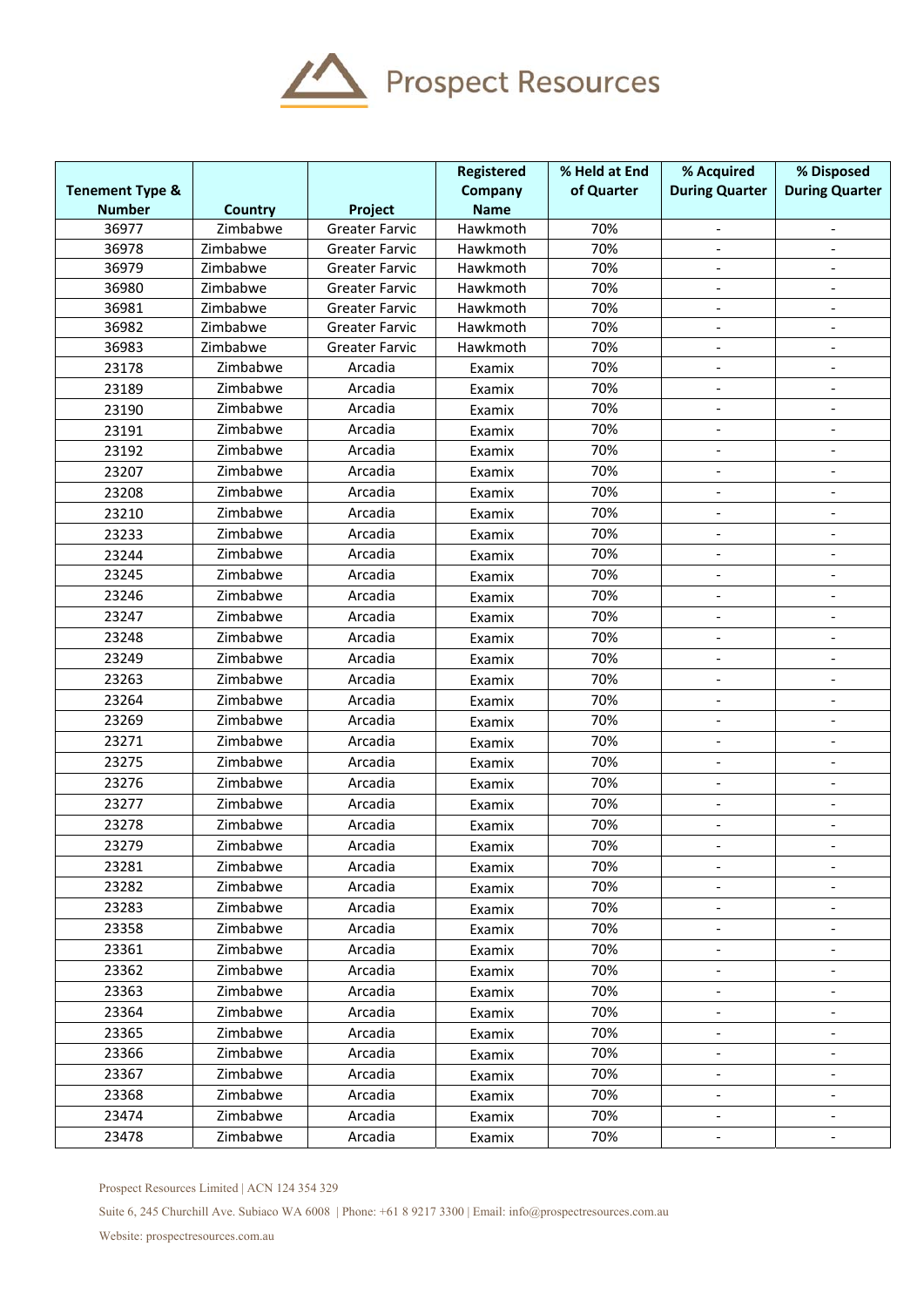

|                            |                |          | Registered  | % Held at End | % Acquired                   | % Disposed               |
|----------------------------|----------------|----------|-------------|---------------|------------------------------|--------------------------|
| <b>Tenement Type &amp;</b> |                |          | Company     | of Quarter    | <b>During Quarter</b>        | <b>During Quarter</b>    |
| <b>Number</b>              | <b>Country</b> | Project  | <b>Name</b> |               |                              |                          |
| 23475                      | Zimbabwe       | Arcadia  | Examix      | 70%           | $\overline{\phantom{a}}$     | $\overline{\phantom{a}}$ |
| 23476                      | Zimbabwe       | Arcadia  | Examix      | 70%           | $\blacksquare$               |                          |
| 23477                      | Zimbabwe       | Arcadia  | Examix      | 70%           |                              |                          |
| 23481                      | Zimbabwe       | Arcadia  | Examix      | 70%           | $\frac{1}{2}$                |                          |
| 23479                      | Zimbabwe       | Arcadia  | Examix      | 70%           | $\overline{\phantom{a}}$     | $\overline{\phantom{a}}$ |
| 23480                      | Zimbabwe       | Arcadia  | Examix      | 70%           | $\overline{\phantom{a}}$     | $\blacksquare$           |
| 23680                      | Zimbabwe       | Arcadia  | Examix      | 70%           | $\overline{\phantom{a}}$     | $\overline{\phantom{a}}$ |
| 23722                      | Zimbabwe       | Arcadia  | Examix      | 70%           | $\blacksquare$               |                          |
| 23723                      | Zimbabwe       | Arcadia  | Examix      | 70%           | $\overline{\phantom{a}}$     |                          |
| 23724                      | Zimbabwe       | Arcadia  | Examix      | 70%           | $\overline{\phantom{a}}$     |                          |
| 31007                      | Zimbabwe       | Arcadia  | Examix      | 70%           |                              |                          |
| 31033                      | Zimbabwe       | Arcadia  | Examix      | 70%           | $\overline{\phantom{a}}$     |                          |
| 32126                      | Zimbabwe       | Arcadia  | Examix      | 70%           |                              |                          |
| 32127                      | Zimbabwe       | Arcadia  | Examix      | 70%           | $\qquad \qquad \blacksquare$ |                          |
| 32128                      | Zimbabwe       | Arcadia  | Examix      | 70%           |                              |                          |
| 32132                      | Zimbabwe       | Arcadia  | Examix      | 70%           |                              |                          |
| 32133                      | Zimbabwe       | Arcadia  | Examix      | 70%           |                              |                          |
| 32733                      | Zimbabwe       | Arcadia  | Examix      | 70%           | $\qquad \qquad \blacksquare$ | $\overline{\phantom{a}}$ |
| 35802                      | Zimbabwe       | Arcadia  | Examix      | 70%           | $\blacksquare$               |                          |
| 31228                      | Zimbabwe       | Makahaya | Examix      | 70%           | 70%                          |                          |
| 31229                      | Zimbabwe       | Makahaya | Examix      | 70%           | 70%                          | $\overline{a}$           |
| 31230                      | Zimbabwe       | Makahaya | Examix      | 70%           | 70%                          | $\overline{\phantom{a}}$ |
| 31231                      | Zimbabwe       | Makahaya | Examix      | 70%           | 70%                          | $\blacksquare$           |
| 31232                      | Zimbabwe       | Makahaya | Examix      | 70%           | 70%                          |                          |
| 31233                      | Zimbabwe       | Makahaya | Examix      | 70%           | 70%                          |                          |
| 31234                      | Zimbabwe       | Makahaya | Examix      | 70%           | 70%                          |                          |
| 31235                      | Zimbabwe       | Makahaya | Examix      | 70%           | 70%                          |                          |
| 31236                      | Zimbabwe       | Makahaya | Examix      | 70%           | 70%                          |                          |
| 31237                      | Zimbabwe       | Makahaya | Examix      | 70%           | 70%                          |                          |
| ME268                      | Zimbabwe       | Verdale  | Examix      | 70%           | 70%                          |                          |
| ME269                      | Zimbabwe       | Verdale  | Examix      | 70%           | 70%                          |                          |
| ME270                      | Zimbabwe       | Verdale  | Examix      | 70%           | 70%                          |                          |
| ME271                      | Zimbabwe       | Verdale  | Examix      | 70%           | 70%                          |                          |
| ME272                      | Zimbabwe       | Verdale  | Examix      | 70%           | 70%                          |                          |
| ME273                      | Zimbabwe       | Verdale  | Examix      | 70%           | 70%                          | $\overline{\phantom{a}}$ |
| ME274                      | Zimbabwe       | Verdale  | Examix      | 70%           | 70%                          | $\overline{\phantom{a}}$ |
| ME275                      | Zimbabwe       | Verdale  | Examix      | 70%           | 70%                          |                          |
| ME276                      | Zimbabwe       | Verdale  | Examix      | 70%           | 70%                          |                          |
| ME277                      | Zimbabwe       | Verdale  | Examix      | 70%           | 70%                          | $\overline{\phantom{a}}$ |
| ME278                      | Zimbabwe       | Verdale  | Examix      | 70%           | 70%                          |                          |
| ME279                      | Zimbabwe       | Verdale  | Examix      | 70%           | 70%                          |                          |
| ME280                      | Zimbabwe       | Verdale  | Examix      | 70%           | 70%                          |                          |
| ME283                      | Zimbabwe       | Verdale  | Examix      | 70%           | 70%                          |                          |
| ME284                      | Zimbabwe       | Verdale  | Examix      | 70%           | 70%                          |                          |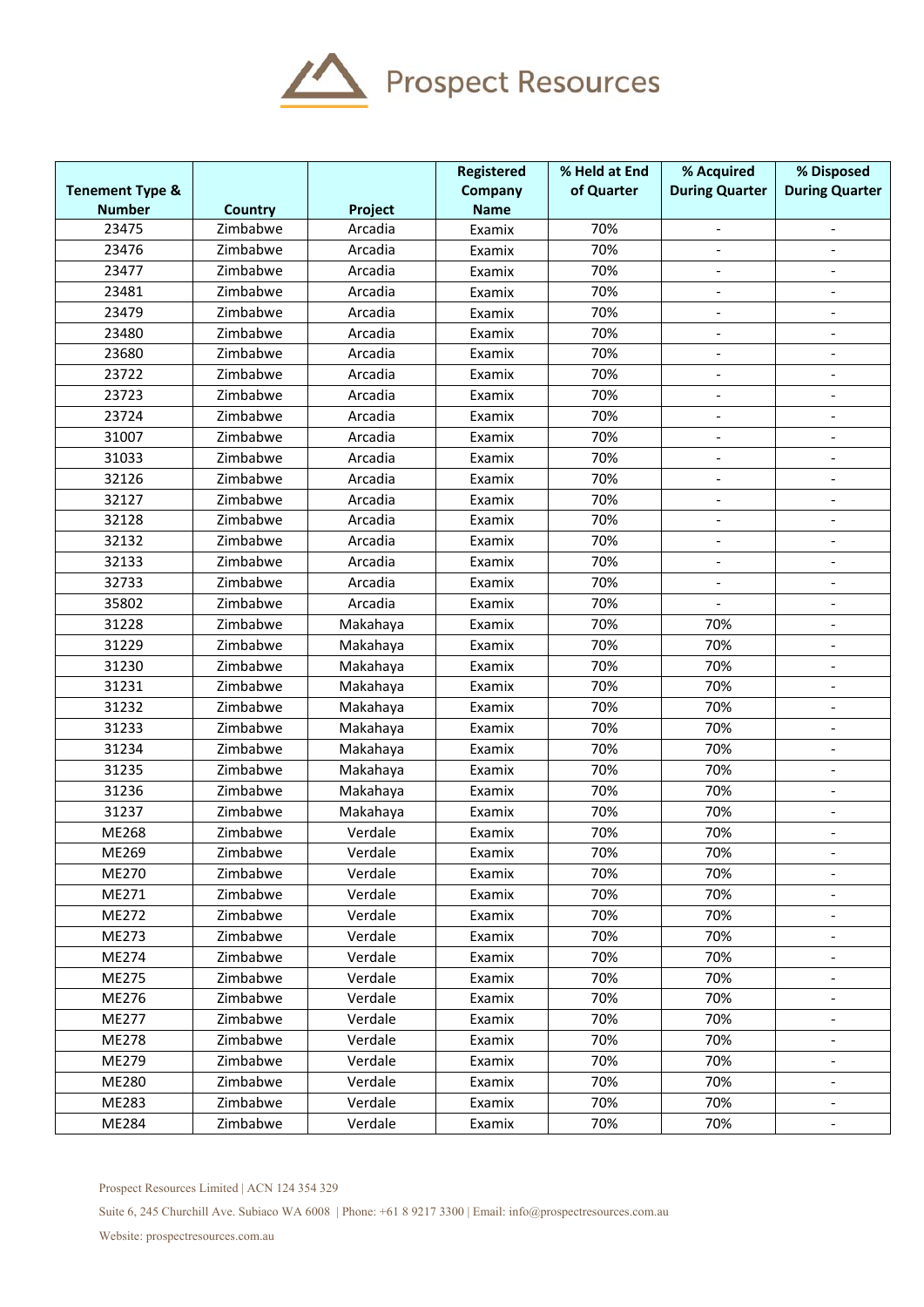

|                            |                |                       | <b>Registered</b> | % Held at End | % Acquired                   | % Disposed               |
|----------------------------|----------------|-----------------------|-------------------|---------------|------------------------------|--------------------------|
| <b>Tenement Type &amp;</b> |                |                       | Company           | of Quarter    | <b>During Quarter</b>        | <b>During Quarter</b>    |
| <b>Number</b>              | <b>Country</b> | Project               | <b>Name</b>       |               |                              |                          |
| ME285                      | Zimbabwe       | Verdale               | Examix            | 70%           | 70%                          | $\blacksquare$           |
| ME286                      | Zimbabwe       | Verdale               | Examix            | 70%           | 70%                          | $\blacksquare$           |
| ME287                      | Zimbabwe       | Verdale               | Examix            | 70%           | 70%                          |                          |
| <b>ME288</b>               | Zimbabwe       | Verdale               | Examix            | 70%           | 70%                          |                          |
| ME289                      | Zimbabwe       | Verdale               | Examix            | 70%           | 70%                          | $\overline{\phantom{a}}$ |
| ME304                      | Zimbabwe       | Verdale               | Examix            | 70%           | 70%                          | $\blacksquare$           |
| ME305                      | Zimbabwe       | Verdale               | Examix            | 70%           | 70%                          | $\blacksquare$           |
| ME306                      | Zimbabwe       | Verdale               | Examix            | 70%           | 70%                          | $\overline{a}$           |
| ME307                      | Zimbabwe       | Verdale               | Examix            | 70%           | 70%                          | $\overline{\phantom{a}}$ |
| ME308                      | Zimbabwe       | Verdale               | Examix            | 70%           | 70%                          |                          |
| ME309                      | Zimbabwe       | Verdale               | Examix            | 70%           | 70%                          |                          |
| ME310                      | Zimbabwe       | Verdale               | Examix            | 70%           | 70%                          |                          |
| ME311                      | Zimbabwe       | Verdale               | Examix            | 70%           | 70%                          |                          |
| ME312                      | Zimbabwe       | Verdale               | Examix            | 70%           | 70%                          |                          |
| ME313                      | Zimbabwe       | Verdale               | Examix            | 70%           | 70%                          |                          |
| 779                        | Zimbabwe       | <b>Greater Farvic</b> | Farvic            | $-(i)$        |                              |                          |
| 30132                      | Zimbabwe       | <b>Greater Farvic</b> | Farvic            | $-(i)$        | $\overline{a}$               |                          |
| 32979                      | Zimbabwe       | <b>Greater Farvic</b> | Farvic            | $-(i)$        | $\overline{\phantom{a}}$     | $\overline{\phantom{a}}$ |
| 32980                      | Zimbabwe       | Greater Farvic        | Farvic            | $-(i)$        | $\blacksquare$               |                          |
| 37660                      | Zimbabwe       | <b>Greater Farvic</b> | Farvic            | $-(i)$        |                              |                          |
| 37661                      | Zimbabwe       | <b>Greater Farvic</b> | Farvic            | $-(i)$        |                              |                          |
| 37662                      | Zimbabwe       | <b>Greater Farvic</b> | Farvic            | $-(i)$        | $\overline{\phantom{a}}$     |                          |
| 37663                      | Zimbabwe       | <b>Greater Farvic</b> | Farvic            | $-(i)$        | $\overline{\phantom{a}}$     | $\overline{\phantom{a}}$ |
| 37664                      | Zimbabwe       | <b>Greater Farvic</b> | Farvic            | $-(i)$        | $\overline{\phantom{a}}$     | $\blacksquare$           |
| 37665                      | Zimbabwe       | <b>Greater Farvic</b> | Farvic            | $-(i)$        |                              |                          |
| GA 2037                    | Zimbabwe       | <b>Greater Farvic</b> | Farvic            | $-(i)$        |                              | $\blacksquare$           |
| GA 2038                    | Zimbabwe       | <b>Greater Farvic</b> | Farvic            | $-(i)$        | $\overline{\phantom{a}}$     | $\overline{a}$           |
| GA 2039                    | Zimbabwe       | <b>Greater Farvic</b> | Farvic            | $-(i)$        | $\overline{a}$               | $\overline{a}$           |
| GA 2040                    | Zimbabwe       | <b>Greater Farvic</b> | Farvic            | $-(i)$        | $\overline{\phantom{a}}$     | $\overline{\phantom{a}}$ |
| GA 2041                    | Zimbabwe       | <b>Greater Farvic</b> | Farvic            | $-(i)$        | $\qquad \qquad \blacksquare$ | $\overline{\phantom{a}}$ |
| GA 3008                    | Zimbabwe       | <b>Greater Farvic</b> | Farvic            | $-(i)$        | $\overline{\phantom{a}}$     | $\overline{\phantom{a}}$ |
| GA 4597                    | Zimbabwe       | <b>Greater Farvic</b> | Tannahill         | -(i)          |                              |                          |
| GA 4598                    | Zimbabwe       | <b>Greater Farvic</b> | Tannahill         | $-(i)$        |                              |                          |
| GA 4599                    | Zimbabwe       | Greater Farvic        | Tannahill         | $-(i)$        | $\qquad \qquad \blacksquare$ |                          |
| GA 4600                    | Zimbabwe       | <b>Greater Farvic</b> | Tannahill         | $-(i)$        | $\overline{\phantom{a}}$     |                          |
| GA 4601                    | Zimbabwe       | <b>Greater Farvic</b> | Tannahill         | -(i)          |                              |                          |
| GA 4602                    | Zimbabwe       | <b>Greater Farvic</b> | Tannahill         | -(i)          |                              |                          |
| GA 4603                    | Zimbabwe       | <b>Greater Farvic</b> | Tannahill         | $-(i)$        | $\overline{\phantom{a}}$     | $\overline{\phantom{a}}$ |
| GA 4604                    | Zimbabwe       | <b>Greater Farvic</b> | Tannahill         | -(i)          | $\overline{\phantom{a}}$     | $\overline{\phantom{a}}$ |
| GA 4605                    | Zimbabwe       | <b>Greater Farvic</b> | Tannahill         | $-(i)$        | $\overline{\phantom{a}}$     | $\overline{\phantom{a}}$ |
| GA 4606                    | Zimbabwe       | <b>Greater Farvic</b> | Tannahill         | $-(i)$        |                              |                          |
| GA 4890                    | Zimbabwe       | <b>Greater Farvic</b> | Tannahill         | $-(i)$        |                              |                          |
| GA 5125                    | Zimbabwe       | <b>Greater Farvic</b> | Tannahill         | $-(i)$        |                              |                          |
| GA 5126                    | Zimbabwe       | Greater Farvic        | Tannahill         | -(i)          |                              |                          |
| GA 5196                    | Zimbabwe       | <b>Greater Farvic</b> | Tannahill         | $-(i)$        | $\overline{\phantom{a}}$     |                          |
| GA 5197                    | Zimbabwe       | <b>Greater Farvic</b> | Tannahill         | -(i)          | $\overline{\phantom{a}}$     | $\overline{\phantom{a}}$ |

Prospect Resources Limited | ACN 124 354 329

Suite 6, 245 Churchill Ave. Subiaco WA 6008 | Phone: +61 8 9217 3300 | Email: info@prospectresources.com.au

Website: prospectresources.com.au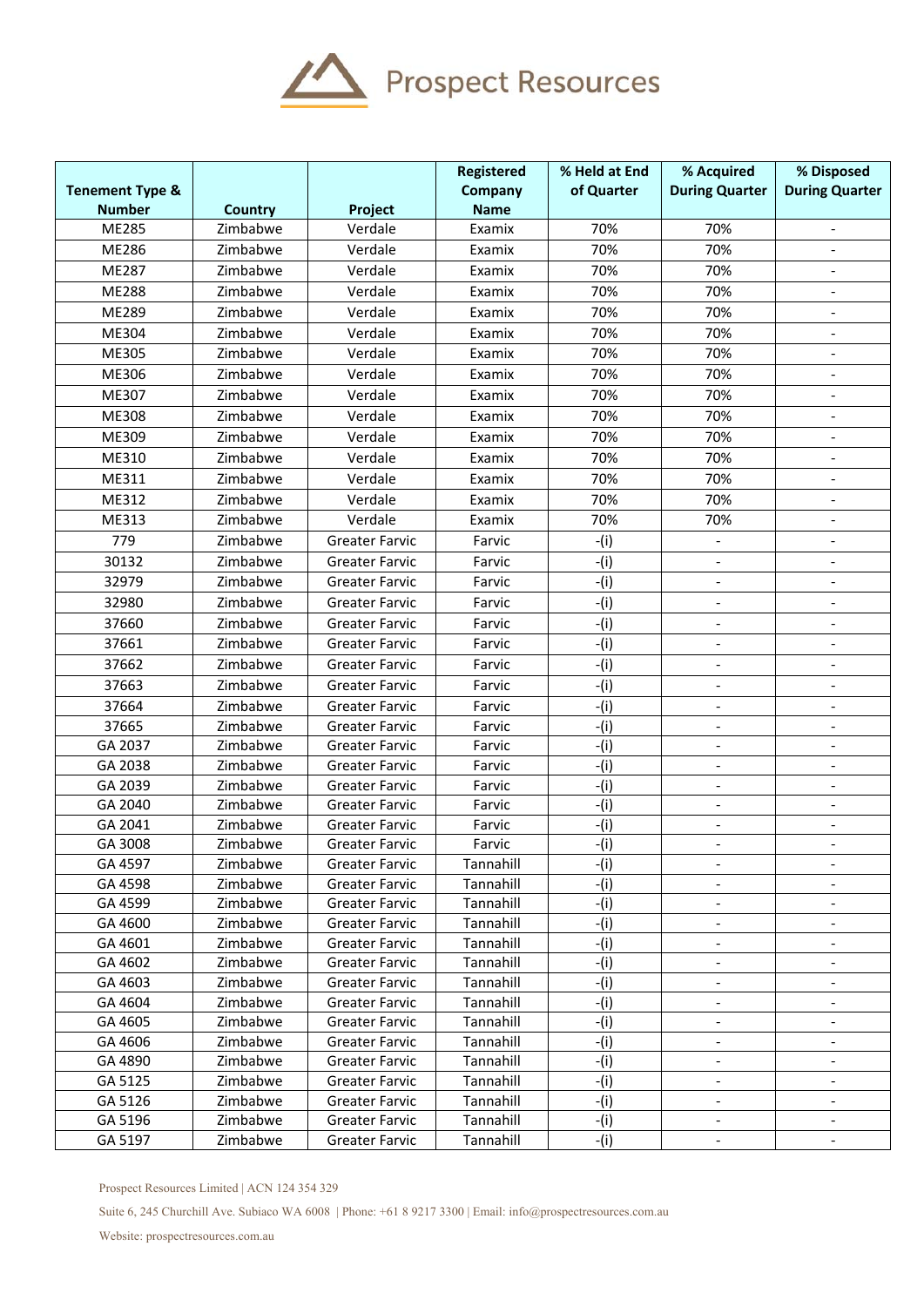

| of Quarter<br><b>During Quarter</b><br><b>During Quarter</b><br><b>Tenement Type &amp;</b><br>Company<br><b>Number</b><br><b>Name</b><br><b>Country</b><br>Project<br>GA 5198<br>Tannahill<br>Zimbabwe<br><b>Greater Farvic</b><br>$-(i)$<br>$\overline{\phantom{a}}$<br>$\overline{\phantom{a}}$<br>Tannahill<br>$-(i)$<br>GA 5199<br>Zimbabwe<br><b>Greater Farvic</b><br>$\blacksquare$<br>GA 5201<br>Tannahill<br>$-(i)$<br>Zimbabwe<br><b>Greater Farvic</b><br>Tannahill<br>$-(i)$<br>GA 5202<br>Zimbabwe<br><b>Greater Farvic</b><br>GA 5203<br>Tannahill<br>$-(i)$<br>Zimbabwe<br><b>Greater Farvic</b><br>$\overline{\phantom{a}}$<br>$\overline{a}$<br>$-i$ )<br>Tannahill<br>GA 5204<br>Zimbabwe<br><b>Greater Farvic</b><br>$\overline{\phantom{a}}$<br>Tannahill<br>GA 5207<br>$-(i)$<br>Zimbabwe<br><b>Greater Farvic</b><br>$\overline{\phantom{a}}$<br>GA 5208<br>Tannahill<br>$-(i)$<br>Zimbabwe<br><b>Greater Farvic</b><br>$\frac{1}{2}$<br>$\overline{\phantom{a}}$<br>GA 5209<br>Tannahill<br>$-(i)$<br>Zimbabwe<br><b>Greater Farvic</b><br>$\overline{\phantom{a}}$<br>$\overline{\phantom{a}}$<br>GA 5210 A<br>Tannahill<br>$-(i)$<br>Zimbabwe<br><b>Greater Farvic</b><br>$\overline{\phantom{a}}$<br>$\overline{\phantom{a}}$<br>Tannahill<br>$-(i)$<br>GA 5210 B<br>Zimbabwe<br><b>Greater Farvic</b><br>$-(i)$<br>GA 5211<br>Tannahill<br>Zimbabwe<br><b>Greater Farvic</b><br>Tannahill<br>$-(i)$<br>GA 5212<br>Zimbabwe<br><b>Greater Farvic</b><br>$\overline{a}$<br>$\overline{a}$<br>GA 5217<br>Tannahill<br>$-(i)$<br>Zimbabwe<br><b>Greater Farvic</b><br>$\overline{a}$<br>$\blacksquare$<br>Tannahill<br>$-(i)$<br>GA 5219<br>Zimbabwe<br><b>Greater Farvic</b><br>Tannahill<br>$-(i)$<br>GA 5220<br>Zimbabwe<br><b>Greater Farvic</b><br>$\qquad \qquad \blacksquare$<br>Tannahill<br>GA 5221<br>Zimbabwe<br>$-(i)$<br><b>Greater Farvic</b><br>$\overline{\phantom{a}}$<br>$\overline{\phantom{a}}$<br>GA 5222<br>Tannahill<br>Zimbabwe<br>$-(i)$<br><b>Greater Farvic</b><br>$\overline{\phantom{a}}$<br>$\overline{\phantom{a}}$<br>GA 5223<br>Tannahill<br>$-(i)$<br>Zimbabwe<br><b>Greater Farvic</b><br>$\blacksquare$<br>$\blacksquare$<br>Tannahill<br>GA 5224<br>$-(i)$<br>Zimbabwe<br><b>Greater Farvic</b><br>$\blacksquare$<br>Tannahill<br>$-(i)$<br>GA 5225<br>Zimbabwe<br><b>Greater Farvic</b><br>$-(i)$<br>GA 5226<br>Tannahill<br>Zimbabwe<br><b>Greater Farvic</b><br>$\overline{\phantom{a}}$<br>$\overline{a}$<br>Tannahill<br>$-(i)$<br>GA 5227<br>Zimbabwe<br><b>Greater Farvic</b><br>$\overline{\phantom{a}}$<br>GA 5240<br>Tannahill<br>$-(i)$<br>Zimbabwe<br><b>Greater Farvic</b><br>$\overline{\phantom{a}}$<br>Tannahill<br>$-(i)$<br>GA 5241<br>Zimbabwe<br><b>Greater Farvic</b><br>$\blacksquare$<br>$\overline{\phantom{a}}$<br>GA 5242<br>Zimbabwe<br>Tannahill<br>$-(i)$<br><b>Greater Farvic</b><br>$\overline{\phantom{a}}$<br>$\overline{\phantom{a}}$<br>Tannahill<br>$-(i)$<br>GA 5243<br>Zimbabwe<br><b>Greater Farvic</b><br>$\overline{\phantom{a}}$<br>$-(i)$<br>GA 5244<br>Zimbabwe<br>Tannahill<br><b>Greater Farvic</b><br>$-(i)$<br>GA 5245<br>Tannahill<br>Zimbabwe<br><b>Greater Farvic</b><br>$\frac{1}{2}$<br>$\blacksquare$<br>Tannahill<br>$-(i)$<br>GA 5246<br>Zimbabwe<br><b>Greater Farvic</b><br>$\overline{\phantom{a}}$<br>$\overline{a}$<br>GA 5247<br>Tannahill<br>$-(i)$<br>Zimbabwe<br><b>Greater Farvic</b><br>$\overline{a}$<br>$\blacksquare$<br>Tannahill<br>$-(i)$<br>GA 5248<br>Zimbabwe<br><b>Greater Farvic</b><br>GA 5249<br>Zimbabwe<br>Greater Farvic<br>Tannahill<br>-(i)<br>$\overline{\phantom{a}}$<br>$\overline{\phantom{a}}$<br>GA 5250<br>$-(i)$<br>Zimbabwe<br>Tannahill<br>Greater Farvic<br>$\overline{\phantom{a}}$<br>$\overline{\phantom{a}}$<br>GA 5251<br>Tannahill<br>$-(i)$<br>Zimbabwe<br><b>Greater Farvic</b><br>$\overline{\phantom{a}}$<br>$\overline{\phantom{a}}$<br>$-(i)$<br>GA 5252<br>Tannahill<br>Zimbabwe<br><b>Greater Farvic</b><br>GA 5253<br>Tannahill<br>$-(i)$<br>Zimbabwe<br>Greater Farvic<br>GA 5254<br>$-(i)$<br>Zimbabwe<br>Tannahill<br>Greater Farvic<br>GA 5256<br>$-(i)$<br>Zimbabwe<br>Tannahill<br>Greater Farvic<br>GA 5258<br>Tannahill<br>$-(i)$<br>Zimbabwe<br><b>Greater Farvic</b><br>GA 5265<br>Tannahill<br>$-(i)$<br>Zimbabwe<br>Greater Farvic<br>$\qquad \qquad \blacksquare$<br>$\qquad \qquad \blacksquare$<br>GA 5287<br>Tannahill<br>Zimbabwe<br><b>Greater Farvic</b><br>$-(i)$<br>$\overline{\phantom{a}}$<br>$\overline{\phantom{a}}$<br>GA 5453<br>Tannahill<br>Zimbabwe<br>-(i)<br>Greater Farvic<br>$\blacksquare$<br>$\overline{\phantom{a}}$<br>GA 5454<br>Tannahill<br>$-(i)$<br>Zimbabwe<br>Greater Farvic<br>$\overline{\phantom{a}}$<br>GA 5455<br>$-(i)$<br>Zimbabwe<br>Tannahill<br>Greater Farvic<br>GA 5456<br>$-(i)$<br>Zimbabwe<br>Tannahill<br>Greater Farvic<br>$\qquad \qquad \blacksquare$<br>GA 5457<br>Zimbabwe<br>Tannahill<br>$-(i)$<br>Greater Farvic<br>$\overline{\phantom{a}}$<br>$\overline{\phantom{a}}$ |  | Registered | % Held at End | % Acquired | % Disposed |
|--------------------------------------------------------------------------------------------------------------------------------------------------------------------------------------------------------------------------------------------------------------------------------------------------------------------------------------------------------------------------------------------------------------------------------------------------------------------------------------------------------------------------------------------------------------------------------------------------------------------------------------------------------------------------------------------------------------------------------------------------------------------------------------------------------------------------------------------------------------------------------------------------------------------------------------------------------------------------------------------------------------------------------------------------------------------------------------------------------------------------------------------------------------------------------------------------------------------------------------------------------------------------------------------------------------------------------------------------------------------------------------------------------------------------------------------------------------------------------------------------------------------------------------------------------------------------------------------------------------------------------------------------------------------------------------------------------------------------------------------------------------------------------------------------------------------------------------------------------------------------------------------------------------------------------------------------------------------------------------------------------------------------------------------------------------------------------------------------------------------------------------------------------------------------------------------------------------------------------------------------------------------------------------------------------------------------------------------------------------------------------------------------------------------------------------------------------------------------------------------------------------------------------------------------------------------------------------------------------------------------------------------------------------------------------------------------------------------------------------------------------------------------------------------------------------------------------------------------------------------------------------------------------------------------------------------------------------------------------------------------------------------------------------------------------------------------------------------------------------------------------------------------------------------------------------------------------------------------------------------------------------------------------------------------------------------------------------------------------------------------------------------------------------------------------------------------------------------------------------------------------------------------------------------------------------------------------------------------------------------------------------------------------------------------------------------------------------------------------------------------------------------------------------------------------------------------------------------------------------------------------------------------------------------------------------------------------------------------------------------------------------------------------------------------------------------------------------------------------------------------------------------------------------------------------------------------------------------------------------------------------------------------------------------------------------------------------------------------------------------------------------------------------------------------------------------------------------------------------------------------------------------------------------------------------------------------------------------------------------------------------------------------------------------------------------------------------------------------------------------------------------------------------------------------------------------------------------------------------------------------------------------------------------------------------------------------------------------------------------------------------------------------|--|------------|---------------|------------|------------|
|                                                                                                                                                                                                                                                                                                                                                                                                                                                                                                                                                                                                                                                                                                                                                                                                                                                                                                                                                                                                                                                                                                                                                                                                                                                                                                                                                                                                                                                                                                                                                                                                                                                                                                                                                                                                                                                                                                                                                                                                                                                                                                                                                                                                                                                                                                                                                                                                                                                                                                                                                                                                                                                                                                                                                                                                                                                                                                                                                                                                                                                                                                                                                                                                                                                                                                                                                                                                                                                                                                                                                                                                                                                                                                                                                                                                                                                                                                                                                                                                                                                                                                                                                                                                                                                                                                                                                                                                                                                                                                                                                                                                                                                                                                                                                                                                                                                                                                                                                                                                                          |  |            |               |            |            |
|                                                                                                                                                                                                                                                                                                                                                                                                                                                                                                                                                                                                                                                                                                                                                                                                                                                                                                                                                                                                                                                                                                                                                                                                                                                                                                                                                                                                                                                                                                                                                                                                                                                                                                                                                                                                                                                                                                                                                                                                                                                                                                                                                                                                                                                                                                                                                                                                                                                                                                                                                                                                                                                                                                                                                                                                                                                                                                                                                                                                                                                                                                                                                                                                                                                                                                                                                                                                                                                                                                                                                                                                                                                                                                                                                                                                                                                                                                                                                                                                                                                                                                                                                                                                                                                                                                                                                                                                                                                                                                                                                                                                                                                                                                                                                                                                                                                                                                                                                                                                                          |  |            |               |            |            |
|                                                                                                                                                                                                                                                                                                                                                                                                                                                                                                                                                                                                                                                                                                                                                                                                                                                                                                                                                                                                                                                                                                                                                                                                                                                                                                                                                                                                                                                                                                                                                                                                                                                                                                                                                                                                                                                                                                                                                                                                                                                                                                                                                                                                                                                                                                                                                                                                                                                                                                                                                                                                                                                                                                                                                                                                                                                                                                                                                                                                                                                                                                                                                                                                                                                                                                                                                                                                                                                                                                                                                                                                                                                                                                                                                                                                                                                                                                                                                                                                                                                                                                                                                                                                                                                                                                                                                                                                                                                                                                                                                                                                                                                                                                                                                                                                                                                                                                                                                                                                                          |  |            |               |            |            |
|                                                                                                                                                                                                                                                                                                                                                                                                                                                                                                                                                                                                                                                                                                                                                                                                                                                                                                                                                                                                                                                                                                                                                                                                                                                                                                                                                                                                                                                                                                                                                                                                                                                                                                                                                                                                                                                                                                                                                                                                                                                                                                                                                                                                                                                                                                                                                                                                                                                                                                                                                                                                                                                                                                                                                                                                                                                                                                                                                                                                                                                                                                                                                                                                                                                                                                                                                                                                                                                                                                                                                                                                                                                                                                                                                                                                                                                                                                                                                                                                                                                                                                                                                                                                                                                                                                                                                                                                                                                                                                                                                                                                                                                                                                                                                                                                                                                                                                                                                                                                                          |  |            |               |            |            |
|                                                                                                                                                                                                                                                                                                                                                                                                                                                                                                                                                                                                                                                                                                                                                                                                                                                                                                                                                                                                                                                                                                                                                                                                                                                                                                                                                                                                                                                                                                                                                                                                                                                                                                                                                                                                                                                                                                                                                                                                                                                                                                                                                                                                                                                                                                                                                                                                                                                                                                                                                                                                                                                                                                                                                                                                                                                                                                                                                                                                                                                                                                                                                                                                                                                                                                                                                                                                                                                                                                                                                                                                                                                                                                                                                                                                                                                                                                                                                                                                                                                                                                                                                                                                                                                                                                                                                                                                                                                                                                                                                                                                                                                                                                                                                                                                                                                                                                                                                                                                                          |  |            |               |            |            |
|                                                                                                                                                                                                                                                                                                                                                                                                                                                                                                                                                                                                                                                                                                                                                                                                                                                                                                                                                                                                                                                                                                                                                                                                                                                                                                                                                                                                                                                                                                                                                                                                                                                                                                                                                                                                                                                                                                                                                                                                                                                                                                                                                                                                                                                                                                                                                                                                                                                                                                                                                                                                                                                                                                                                                                                                                                                                                                                                                                                                                                                                                                                                                                                                                                                                                                                                                                                                                                                                                                                                                                                                                                                                                                                                                                                                                                                                                                                                                                                                                                                                                                                                                                                                                                                                                                                                                                                                                                                                                                                                                                                                                                                                                                                                                                                                                                                                                                                                                                                                                          |  |            |               |            |            |
|                                                                                                                                                                                                                                                                                                                                                                                                                                                                                                                                                                                                                                                                                                                                                                                                                                                                                                                                                                                                                                                                                                                                                                                                                                                                                                                                                                                                                                                                                                                                                                                                                                                                                                                                                                                                                                                                                                                                                                                                                                                                                                                                                                                                                                                                                                                                                                                                                                                                                                                                                                                                                                                                                                                                                                                                                                                                                                                                                                                                                                                                                                                                                                                                                                                                                                                                                                                                                                                                                                                                                                                                                                                                                                                                                                                                                                                                                                                                                                                                                                                                                                                                                                                                                                                                                                                                                                                                                                                                                                                                                                                                                                                                                                                                                                                                                                                                                                                                                                                                                          |  |            |               |            |            |
|                                                                                                                                                                                                                                                                                                                                                                                                                                                                                                                                                                                                                                                                                                                                                                                                                                                                                                                                                                                                                                                                                                                                                                                                                                                                                                                                                                                                                                                                                                                                                                                                                                                                                                                                                                                                                                                                                                                                                                                                                                                                                                                                                                                                                                                                                                                                                                                                                                                                                                                                                                                                                                                                                                                                                                                                                                                                                                                                                                                                                                                                                                                                                                                                                                                                                                                                                                                                                                                                                                                                                                                                                                                                                                                                                                                                                                                                                                                                                                                                                                                                                                                                                                                                                                                                                                                                                                                                                                                                                                                                                                                                                                                                                                                                                                                                                                                                                                                                                                                                                          |  |            |               |            |            |
|                                                                                                                                                                                                                                                                                                                                                                                                                                                                                                                                                                                                                                                                                                                                                                                                                                                                                                                                                                                                                                                                                                                                                                                                                                                                                                                                                                                                                                                                                                                                                                                                                                                                                                                                                                                                                                                                                                                                                                                                                                                                                                                                                                                                                                                                                                                                                                                                                                                                                                                                                                                                                                                                                                                                                                                                                                                                                                                                                                                                                                                                                                                                                                                                                                                                                                                                                                                                                                                                                                                                                                                                                                                                                                                                                                                                                                                                                                                                                                                                                                                                                                                                                                                                                                                                                                                                                                                                                                                                                                                                                                                                                                                                                                                                                                                                                                                                                                                                                                                                                          |  |            |               |            |            |
|                                                                                                                                                                                                                                                                                                                                                                                                                                                                                                                                                                                                                                                                                                                                                                                                                                                                                                                                                                                                                                                                                                                                                                                                                                                                                                                                                                                                                                                                                                                                                                                                                                                                                                                                                                                                                                                                                                                                                                                                                                                                                                                                                                                                                                                                                                                                                                                                                                                                                                                                                                                                                                                                                                                                                                                                                                                                                                                                                                                                                                                                                                                                                                                                                                                                                                                                                                                                                                                                                                                                                                                                                                                                                                                                                                                                                                                                                                                                                                                                                                                                                                                                                                                                                                                                                                                                                                                                                                                                                                                                                                                                                                                                                                                                                                                                                                                                                                                                                                                                                          |  |            |               |            |            |
|                                                                                                                                                                                                                                                                                                                                                                                                                                                                                                                                                                                                                                                                                                                                                                                                                                                                                                                                                                                                                                                                                                                                                                                                                                                                                                                                                                                                                                                                                                                                                                                                                                                                                                                                                                                                                                                                                                                                                                                                                                                                                                                                                                                                                                                                                                                                                                                                                                                                                                                                                                                                                                                                                                                                                                                                                                                                                                                                                                                                                                                                                                                                                                                                                                                                                                                                                                                                                                                                                                                                                                                                                                                                                                                                                                                                                                                                                                                                                                                                                                                                                                                                                                                                                                                                                                                                                                                                                                                                                                                                                                                                                                                                                                                                                                                                                                                                                                                                                                                                                          |  |            |               |            |            |
|                                                                                                                                                                                                                                                                                                                                                                                                                                                                                                                                                                                                                                                                                                                                                                                                                                                                                                                                                                                                                                                                                                                                                                                                                                                                                                                                                                                                                                                                                                                                                                                                                                                                                                                                                                                                                                                                                                                                                                                                                                                                                                                                                                                                                                                                                                                                                                                                                                                                                                                                                                                                                                                                                                                                                                                                                                                                                                                                                                                                                                                                                                                                                                                                                                                                                                                                                                                                                                                                                                                                                                                                                                                                                                                                                                                                                                                                                                                                                                                                                                                                                                                                                                                                                                                                                                                                                                                                                                                                                                                                                                                                                                                                                                                                                                                                                                                                                                                                                                                                                          |  |            |               |            |            |
|                                                                                                                                                                                                                                                                                                                                                                                                                                                                                                                                                                                                                                                                                                                                                                                                                                                                                                                                                                                                                                                                                                                                                                                                                                                                                                                                                                                                                                                                                                                                                                                                                                                                                                                                                                                                                                                                                                                                                                                                                                                                                                                                                                                                                                                                                                                                                                                                                                                                                                                                                                                                                                                                                                                                                                                                                                                                                                                                                                                                                                                                                                                                                                                                                                                                                                                                                                                                                                                                                                                                                                                                                                                                                                                                                                                                                                                                                                                                                                                                                                                                                                                                                                                                                                                                                                                                                                                                                                                                                                                                                                                                                                                                                                                                                                                                                                                                                                                                                                                                                          |  |            |               |            |            |
|                                                                                                                                                                                                                                                                                                                                                                                                                                                                                                                                                                                                                                                                                                                                                                                                                                                                                                                                                                                                                                                                                                                                                                                                                                                                                                                                                                                                                                                                                                                                                                                                                                                                                                                                                                                                                                                                                                                                                                                                                                                                                                                                                                                                                                                                                                                                                                                                                                                                                                                                                                                                                                                                                                                                                                                                                                                                                                                                                                                                                                                                                                                                                                                                                                                                                                                                                                                                                                                                                                                                                                                                                                                                                                                                                                                                                                                                                                                                                                                                                                                                                                                                                                                                                                                                                                                                                                                                                                                                                                                                                                                                                                                                                                                                                                                                                                                                                                                                                                                                                          |  |            |               |            |            |
|                                                                                                                                                                                                                                                                                                                                                                                                                                                                                                                                                                                                                                                                                                                                                                                                                                                                                                                                                                                                                                                                                                                                                                                                                                                                                                                                                                                                                                                                                                                                                                                                                                                                                                                                                                                                                                                                                                                                                                                                                                                                                                                                                                                                                                                                                                                                                                                                                                                                                                                                                                                                                                                                                                                                                                                                                                                                                                                                                                                                                                                                                                                                                                                                                                                                                                                                                                                                                                                                                                                                                                                                                                                                                                                                                                                                                                                                                                                                                                                                                                                                                                                                                                                                                                                                                                                                                                                                                                                                                                                                                                                                                                                                                                                                                                                                                                                                                                                                                                                                                          |  |            |               |            |            |
|                                                                                                                                                                                                                                                                                                                                                                                                                                                                                                                                                                                                                                                                                                                                                                                                                                                                                                                                                                                                                                                                                                                                                                                                                                                                                                                                                                                                                                                                                                                                                                                                                                                                                                                                                                                                                                                                                                                                                                                                                                                                                                                                                                                                                                                                                                                                                                                                                                                                                                                                                                                                                                                                                                                                                                                                                                                                                                                                                                                                                                                                                                                                                                                                                                                                                                                                                                                                                                                                                                                                                                                                                                                                                                                                                                                                                                                                                                                                                                                                                                                                                                                                                                                                                                                                                                                                                                                                                                                                                                                                                                                                                                                                                                                                                                                                                                                                                                                                                                                                                          |  |            |               |            |            |
|                                                                                                                                                                                                                                                                                                                                                                                                                                                                                                                                                                                                                                                                                                                                                                                                                                                                                                                                                                                                                                                                                                                                                                                                                                                                                                                                                                                                                                                                                                                                                                                                                                                                                                                                                                                                                                                                                                                                                                                                                                                                                                                                                                                                                                                                                                                                                                                                                                                                                                                                                                                                                                                                                                                                                                                                                                                                                                                                                                                                                                                                                                                                                                                                                                                                                                                                                                                                                                                                                                                                                                                                                                                                                                                                                                                                                                                                                                                                                                                                                                                                                                                                                                                                                                                                                                                                                                                                                                                                                                                                                                                                                                                                                                                                                                                                                                                                                                                                                                                                                          |  |            |               |            |            |
|                                                                                                                                                                                                                                                                                                                                                                                                                                                                                                                                                                                                                                                                                                                                                                                                                                                                                                                                                                                                                                                                                                                                                                                                                                                                                                                                                                                                                                                                                                                                                                                                                                                                                                                                                                                                                                                                                                                                                                                                                                                                                                                                                                                                                                                                                                                                                                                                                                                                                                                                                                                                                                                                                                                                                                                                                                                                                                                                                                                                                                                                                                                                                                                                                                                                                                                                                                                                                                                                                                                                                                                                                                                                                                                                                                                                                                                                                                                                                                                                                                                                                                                                                                                                                                                                                                                                                                                                                                                                                                                                                                                                                                                                                                                                                                                                                                                                                                                                                                                                                          |  |            |               |            |            |
|                                                                                                                                                                                                                                                                                                                                                                                                                                                                                                                                                                                                                                                                                                                                                                                                                                                                                                                                                                                                                                                                                                                                                                                                                                                                                                                                                                                                                                                                                                                                                                                                                                                                                                                                                                                                                                                                                                                                                                                                                                                                                                                                                                                                                                                                                                                                                                                                                                                                                                                                                                                                                                                                                                                                                                                                                                                                                                                                                                                                                                                                                                                                                                                                                                                                                                                                                                                                                                                                                                                                                                                                                                                                                                                                                                                                                                                                                                                                                                                                                                                                                                                                                                                                                                                                                                                                                                                                                                                                                                                                                                                                                                                                                                                                                                                                                                                                                                                                                                                                                          |  |            |               |            |            |
|                                                                                                                                                                                                                                                                                                                                                                                                                                                                                                                                                                                                                                                                                                                                                                                                                                                                                                                                                                                                                                                                                                                                                                                                                                                                                                                                                                                                                                                                                                                                                                                                                                                                                                                                                                                                                                                                                                                                                                                                                                                                                                                                                                                                                                                                                                                                                                                                                                                                                                                                                                                                                                                                                                                                                                                                                                                                                                                                                                                                                                                                                                                                                                                                                                                                                                                                                                                                                                                                                                                                                                                                                                                                                                                                                                                                                                                                                                                                                                                                                                                                                                                                                                                                                                                                                                                                                                                                                                                                                                                                                                                                                                                                                                                                                                                                                                                                                                                                                                                                                          |  |            |               |            |            |
|                                                                                                                                                                                                                                                                                                                                                                                                                                                                                                                                                                                                                                                                                                                                                                                                                                                                                                                                                                                                                                                                                                                                                                                                                                                                                                                                                                                                                                                                                                                                                                                                                                                                                                                                                                                                                                                                                                                                                                                                                                                                                                                                                                                                                                                                                                                                                                                                                                                                                                                                                                                                                                                                                                                                                                                                                                                                                                                                                                                                                                                                                                                                                                                                                                                                                                                                                                                                                                                                                                                                                                                                                                                                                                                                                                                                                                                                                                                                                                                                                                                                                                                                                                                                                                                                                                                                                                                                                                                                                                                                                                                                                                                                                                                                                                                                                                                                                                                                                                                                                          |  |            |               |            |            |
|                                                                                                                                                                                                                                                                                                                                                                                                                                                                                                                                                                                                                                                                                                                                                                                                                                                                                                                                                                                                                                                                                                                                                                                                                                                                                                                                                                                                                                                                                                                                                                                                                                                                                                                                                                                                                                                                                                                                                                                                                                                                                                                                                                                                                                                                                                                                                                                                                                                                                                                                                                                                                                                                                                                                                                                                                                                                                                                                                                                                                                                                                                                                                                                                                                                                                                                                                                                                                                                                                                                                                                                                                                                                                                                                                                                                                                                                                                                                                                                                                                                                                                                                                                                                                                                                                                                                                                                                                                                                                                                                                                                                                                                                                                                                                                                                                                                                                                                                                                                                                          |  |            |               |            |            |
|                                                                                                                                                                                                                                                                                                                                                                                                                                                                                                                                                                                                                                                                                                                                                                                                                                                                                                                                                                                                                                                                                                                                                                                                                                                                                                                                                                                                                                                                                                                                                                                                                                                                                                                                                                                                                                                                                                                                                                                                                                                                                                                                                                                                                                                                                                                                                                                                                                                                                                                                                                                                                                                                                                                                                                                                                                                                                                                                                                                                                                                                                                                                                                                                                                                                                                                                                                                                                                                                                                                                                                                                                                                                                                                                                                                                                                                                                                                                                                                                                                                                                                                                                                                                                                                                                                                                                                                                                                                                                                                                                                                                                                                                                                                                                                                                                                                                                                                                                                                                                          |  |            |               |            |            |
|                                                                                                                                                                                                                                                                                                                                                                                                                                                                                                                                                                                                                                                                                                                                                                                                                                                                                                                                                                                                                                                                                                                                                                                                                                                                                                                                                                                                                                                                                                                                                                                                                                                                                                                                                                                                                                                                                                                                                                                                                                                                                                                                                                                                                                                                                                                                                                                                                                                                                                                                                                                                                                                                                                                                                                                                                                                                                                                                                                                                                                                                                                                                                                                                                                                                                                                                                                                                                                                                                                                                                                                                                                                                                                                                                                                                                                                                                                                                                                                                                                                                                                                                                                                                                                                                                                                                                                                                                                                                                                                                                                                                                                                                                                                                                                                                                                                                                                                                                                                                                          |  |            |               |            |            |
|                                                                                                                                                                                                                                                                                                                                                                                                                                                                                                                                                                                                                                                                                                                                                                                                                                                                                                                                                                                                                                                                                                                                                                                                                                                                                                                                                                                                                                                                                                                                                                                                                                                                                                                                                                                                                                                                                                                                                                                                                                                                                                                                                                                                                                                                                                                                                                                                                                                                                                                                                                                                                                                                                                                                                                                                                                                                                                                                                                                                                                                                                                                                                                                                                                                                                                                                                                                                                                                                                                                                                                                                                                                                                                                                                                                                                                                                                                                                                                                                                                                                                                                                                                                                                                                                                                                                                                                                                                                                                                                                                                                                                                                                                                                                                                                                                                                                                                                                                                                                                          |  |            |               |            |            |
|                                                                                                                                                                                                                                                                                                                                                                                                                                                                                                                                                                                                                                                                                                                                                                                                                                                                                                                                                                                                                                                                                                                                                                                                                                                                                                                                                                                                                                                                                                                                                                                                                                                                                                                                                                                                                                                                                                                                                                                                                                                                                                                                                                                                                                                                                                                                                                                                                                                                                                                                                                                                                                                                                                                                                                                                                                                                                                                                                                                                                                                                                                                                                                                                                                                                                                                                                                                                                                                                                                                                                                                                                                                                                                                                                                                                                                                                                                                                                                                                                                                                                                                                                                                                                                                                                                                                                                                                                                                                                                                                                                                                                                                                                                                                                                                                                                                                                                                                                                                                                          |  |            |               |            |            |
|                                                                                                                                                                                                                                                                                                                                                                                                                                                                                                                                                                                                                                                                                                                                                                                                                                                                                                                                                                                                                                                                                                                                                                                                                                                                                                                                                                                                                                                                                                                                                                                                                                                                                                                                                                                                                                                                                                                                                                                                                                                                                                                                                                                                                                                                                                                                                                                                                                                                                                                                                                                                                                                                                                                                                                                                                                                                                                                                                                                                                                                                                                                                                                                                                                                                                                                                                                                                                                                                                                                                                                                                                                                                                                                                                                                                                                                                                                                                                                                                                                                                                                                                                                                                                                                                                                                                                                                                                                                                                                                                                                                                                                                                                                                                                                                                                                                                                                                                                                                                                          |  |            |               |            |            |
|                                                                                                                                                                                                                                                                                                                                                                                                                                                                                                                                                                                                                                                                                                                                                                                                                                                                                                                                                                                                                                                                                                                                                                                                                                                                                                                                                                                                                                                                                                                                                                                                                                                                                                                                                                                                                                                                                                                                                                                                                                                                                                                                                                                                                                                                                                                                                                                                                                                                                                                                                                                                                                                                                                                                                                                                                                                                                                                                                                                                                                                                                                                                                                                                                                                                                                                                                                                                                                                                                                                                                                                                                                                                                                                                                                                                                                                                                                                                                                                                                                                                                                                                                                                                                                                                                                                                                                                                                                                                                                                                                                                                                                                                                                                                                                                                                                                                                                                                                                                                                          |  |            |               |            |            |
|                                                                                                                                                                                                                                                                                                                                                                                                                                                                                                                                                                                                                                                                                                                                                                                                                                                                                                                                                                                                                                                                                                                                                                                                                                                                                                                                                                                                                                                                                                                                                                                                                                                                                                                                                                                                                                                                                                                                                                                                                                                                                                                                                                                                                                                                                                                                                                                                                                                                                                                                                                                                                                                                                                                                                                                                                                                                                                                                                                                                                                                                                                                                                                                                                                                                                                                                                                                                                                                                                                                                                                                                                                                                                                                                                                                                                                                                                                                                                                                                                                                                                                                                                                                                                                                                                                                                                                                                                                                                                                                                                                                                                                                                                                                                                                                                                                                                                                                                                                                                                          |  |            |               |            |            |
|                                                                                                                                                                                                                                                                                                                                                                                                                                                                                                                                                                                                                                                                                                                                                                                                                                                                                                                                                                                                                                                                                                                                                                                                                                                                                                                                                                                                                                                                                                                                                                                                                                                                                                                                                                                                                                                                                                                                                                                                                                                                                                                                                                                                                                                                                                                                                                                                                                                                                                                                                                                                                                                                                                                                                                                                                                                                                                                                                                                                                                                                                                                                                                                                                                                                                                                                                                                                                                                                                                                                                                                                                                                                                                                                                                                                                                                                                                                                                                                                                                                                                                                                                                                                                                                                                                                                                                                                                                                                                                                                                                                                                                                                                                                                                                                                                                                                                                                                                                                                                          |  |            |               |            |            |
|                                                                                                                                                                                                                                                                                                                                                                                                                                                                                                                                                                                                                                                                                                                                                                                                                                                                                                                                                                                                                                                                                                                                                                                                                                                                                                                                                                                                                                                                                                                                                                                                                                                                                                                                                                                                                                                                                                                                                                                                                                                                                                                                                                                                                                                                                                                                                                                                                                                                                                                                                                                                                                                                                                                                                                                                                                                                                                                                                                                                                                                                                                                                                                                                                                                                                                                                                                                                                                                                                                                                                                                                                                                                                                                                                                                                                                                                                                                                                                                                                                                                                                                                                                                                                                                                                                                                                                                                                                                                                                                                                                                                                                                                                                                                                                                                                                                                                                                                                                                                                          |  |            |               |            |            |
|                                                                                                                                                                                                                                                                                                                                                                                                                                                                                                                                                                                                                                                                                                                                                                                                                                                                                                                                                                                                                                                                                                                                                                                                                                                                                                                                                                                                                                                                                                                                                                                                                                                                                                                                                                                                                                                                                                                                                                                                                                                                                                                                                                                                                                                                                                                                                                                                                                                                                                                                                                                                                                                                                                                                                                                                                                                                                                                                                                                                                                                                                                                                                                                                                                                                                                                                                                                                                                                                                                                                                                                                                                                                                                                                                                                                                                                                                                                                                                                                                                                                                                                                                                                                                                                                                                                                                                                                                                                                                                                                                                                                                                                                                                                                                                                                                                                                                                                                                                                                                          |  |            |               |            |            |
|                                                                                                                                                                                                                                                                                                                                                                                                                                                                                                                                                                                                                                                                                                                                                                                                                                                                                                                                                                                                                                                                                                                                                                                                                                                                                                                                                                                                                                                                                                                                                                                                                                                                                                                                                                                                                                                                                                                                                                                                                                                                                                                                                                                                                                                                                                                                                                                                                                                                                                                                                                                                                                                                                                                                                                                                                                                                                                                                                                                                                                                                                                                                                                                                                                                                                                                                                                                                                                                                                                                                                                                                                                                                                                                                                                                                                                                                                                                                                                                                                                                                                                                                                                                                                                                                                                                                                                                                                                                                                                                                                                                                                                                                                                                                                                                                                                                                                                                                                                                                                          |  |            |               |            |            |
|                                                                                                                                                                                                                                                                                                                                                                                                                                                                                                                                                                                                                                                                                                                                                                                                                                                                                                                                                                                                                                                                                                                                                                                                                                                                                                                                                                                                                                                                                                                                                                                                                                                                                                                                                                                                                                                                                                                                                                                                                                                                                                                                                                                                                                                                                                                                                                                                                                                                                                                                                                                                                                                                                                                                                                                                                                                                                                                                                                                                                                                                                                                                                                                                                                                                                                                                                                                                                                                                                                                                                                                                                                                                                                                                                                                                                                                                                                                                                                                                                                                                                                                                                                                                                                                                                                                                                                                                                                                                                                                                                                                                                                                                                                                                                                                                                                                                                                                                                                                                                          |  |            |               |            |            |
|                                                                                                                                                                                                                                                                                                                                                                                                                                                                                                                                                                                                                                                                                                                                                                                                                                                                                                                                                                                                                                                                                                                                                                                                                                                                                                                                                                                                                                                                                                                                                                                                                                                                                                                                                                                                                                                                                                                                                                                                                                                                                                                                                                                                                                                                                                                                                                                                                                                                                                                                                                                                                                                                                                                                                                                                                                                                                                                                                                                                                                                                                                                                                                                                                                                                                                                                                                                                                                                                                                                                                                                                                                                                                                                                                                                                                                                                                                                                                                                                                                                                                                                                                                                                                                                                                                                                                                                                                                                                                                                                                                                                                                                                                                                                                                                                                                                                                                                                                                                                                          |  |            |               |            |            |
|                                                                                                                                                                                                                                                                                                                                                                                                                                                                                                                                                                                                                                                                                                                                                                                                                                                                                                                                                                                                                                                                                                                                                                                                                                                                                                                                                                                                                                                                                                                                                                                                                                                                                                                                                                                                                                                                                                                                                                                                                                                                                                                                                                                                                                                                                                                                                                                                                                                                                                                                                                                                                                                                                                                                                                                                                                                                                                                                                                                                                                                                                                                                                                                                                                                                                                                                                                                                                                                                                                                                                                                                                                                                                                                                                                                                                                                                                                                                                                                                                                                                                                                                                                                                                                                                                                                                                                                                                                                                                                                                                                                                                                                                                                                                                                                                                                                                                                                                                                                                                          |  |            |               |            |            |
|                                                                                                                                                                                                                                                                                                                                                                                                                                                                                                                                                                                                                                                                                                                                                                                                                                                                                                                                                                                                                                                                                                                                                                                                                                                                                                                                                                                                                                                                                                                                                                                                                                                                                                                                                                                                                                                                                                                                                                                                                                                                                                                                                                                                                                                                                                                                                                                                                                                                                                                                                                                                                                                                                                                                                                                                                                                                                                                                                                                                                                                                                                                                                                                                                                                                                                                                                                                                                                                                                                                                                                                                                                                                                                                                                                                                                                                                                                                                                                                                                                                                                                                                                                                                                                                                                                                                                                                                                                                                                                                                                                                                                                                                                                                                                                                                                                                                                                                                                                                                                          |  |            |               |            |            |
|                                                                                                                                                                                                                                                                                                                                                                                                                                                                                                                                                                                                                                                                                                                                                                                                                                                                                                                                                                                                                                                                                                                                                                                                                                                                                                                                                                                                                                                                                                                                                                                                                                                                                                                                                                                                                                                                                                                                                                                                                                                                                                                                                                                                                                                                                                                                                                                                                                                                                                                                                                                                                                                                                                                                                                                                                                                                                                                                                                                                                                                                                                                                                                                                                                                                                                                                                                                                                                                                                                                                                                                                                                                                                                                                                                                                                                                                                                                                                                                                                                                                                                                                                                                                                                                                                                                                                                                                                                                                                                                                                                                                                                                                                                                                                                                                                                                                                                                                                                                                                          |  |            |               |            |            |
|                                                                                                                                                                                                                                                                                                                                                                                                                                                                                                                                                                                                                                                                                                                                                                                                                                                                                                                                                                                                                                                                                                                                                                                                                                                                                                                                                                                                                                                                                                                                                                                                                                                                                                                                                                                                                                                                                                                                                                                                                                                                                                                                                                                                                                                                                                                                                                                                                                                                                                                                                                                                                                                                                                                                                                                                                                                                                                                                                                                                                                                                                                                                                                                                                                                                                                                                                                                                                                                                                                                                                                                                                                                                                                                                                                                                                                                                                                                                                                                                                                                                                                                                                                                                                                                                                                                                                                                                                                                                                                                                                                                                                                                                                                                                                                                                                                                                                                                                                                                                                          |  |            |               |            |            |
|                                                                                                                                                                                                                                                                                                                                                                                                                                                                                                                                                                                                                                                                                                                                                                                                                                                                                                                                                                                                                                                                                                                                                                                                                                                                                                                                                                                                                                                                                                                                                                                                                                                                                                                                                                                                                                                                                                                                                                                                                                                                                                                                                                                                                                                                                                                                                                                                                                                                                                                                                                                                                                                                                                                                                                                                                                                                                                                                                                                                                                                                                                                                                                                                                                                                                                                                                                                                                                                                                                                                                                                                                                                                                                                                                                                                                                                                                                                                                                                                                                                                                                                                                                                                                                                                                                                                                                                                                                                                                                                                                                                                                                                                                                                                                                                                                                                                                                                                                                                                                          |  |            |               |            |            |
|                                                                                                                                                                                                                                                                                                                                                                                                                                                                                                                                                                                                                                                                                                                                                                                                                                                                                                                                                                                                                                                                                                                                                                                                                                                                                                                                                                                                                                                                                                                                                                                                                                                                                                                                                                                                                                                                                                                                                                                                                                                                                                                                                                                                                                                                                                                                                                                                                                                                                                                                                                                                                                                                                                                                                                                                                                                                                                                                                                                                                                                                                                                                                                                                                                                                                                                                                                                                                                                                                                                                                                                                                                                                                                                                                                                                                                                                                                                                                                                                                                                                                                                                                                                                                                                                                                                                                                                                                                                                                                                                                                                                                                                                                                                                                                                                                                                                                                                                                                                                                          |  |            |               |            |            |
|                                                                                                                                                                                                                                                                                                                                                                                                                                                                                                                                                                                                                                                                                                                                                                                                                                                                                                                                                                                                                                                                                                                                                                                                                                                                                                                                                                                                                                                                                                                                                                                                                                                                                                                                                                                                                                                                                                                                                                                                                                                                                                                                                                                                                                                                                                                                                                                                                                                                                                                                                                                                                                                                                                                                                                                                                                                                                                                                                                                                                                                                                                                                                                                                                                                                                                                                                                                                                                                                                                                                                                                                                                                                                                                                                                                                                                                                                                                                                                                                                                                                                                                                                                                                                                                                                                                                                                                                                                                                                                                                                                                                                                                                                                                                                                                                                                                                                                                                                                                                                          |  |            |               |            |            |
|                                                                                                                                                                                                                                                                                                                                                                                                                                                                                                                                                                                                                                                                                                                                                                                                                                                                                                                                                                                                                                                                                                                                                                                                                                                                                                                                                                                                                                                                                                                                                                                                                                                                                                                                                                                                                                                                                                                                                                                                                                                                                                                                                                                                                                                                                                                                                                                                                                                                                                                                                                                                                                                                                                                                                                                                                                                                                                                                                                                                                                                                                                                                                                                                                                                                                                                                                                                                                                                                                                                                                                                                                                                                                                                                                                                                                                                                                                                                                                                                                                                                                                                                                                                                                                                                                                                                                                                                                                                                                                                                                                                                                                                                                                                                                                                                                                                                                                                                                                                                                          |  |            |               |            |            |
|                                                                                                                                                                                                                                                                                                                                                                                                                                                                                                                                                                                                                                                                                                                                                                                                                                                                                                                                                                                                                                                                                                                                                                                                                                                                                                                                                                                                                                                                                                                                                                                                                                                                                                                                                                                                                                                                                                                                                                                                                                                                                                                                                                                                                                                                                                                                                                                                                                                                                                                                                                                                                                                                                                                                                                                                                                                                                                                                                                                                                                                                                                                                                                                                                                                                                                                                                                                                                                                                                                                                                                                                                                                                                                                                                                                                                                                                                                                                                                                                                                                                                                                                                                                                                                                                                                                                                                                                                                                                                                                                                                                                                                                                                                                                                                                                                                                                                                                                                                                                                          |  |            |               |            |            |
|                                                                                                                                                                                                                                                                                                                                                                                                                                                                                                                                                                                                                                                                                                                                                                                                                                                                                                                                                                                                                                                                                                                                                                                                                                                                                                                                                                                                                                                                                                                                                                                                                                                                                                                                                                                                                                                                                                                                                                                                                                                                                                                                                                                                                                                                                                                                                                                                                                                                                                                                                                                                                                                                                                                                                                                                                                                                                                                                                                                                                                                                                                                                                                                                                                                                                                                                                                                                                                                                                                                                                                                                                                                                                                                                                                                                                                                                                                                                                                                                                                                                                                                                                                                                                                                                                                                                                                                                                                                                                                                                                                                                                                                                                                                                                                                                                                                                                                                                                                                                                          |  |            |               |            |            |
|                                                                                                                                                                                                                                                                                                                                                                                                                                                                                                                                                                                                                                                                                                                                                                                                                                                                                                                                                                                                                                                                                                                                                                                                                                                                                                                                                                                                                                                                                                                                                                                                                                                                                                                                                                                                                                                                                                                                                                                                                                                                                                                                                                                                                                                                                                                                                                                                                                                                                                                                                                                                                                                                                                                                                                                                                                                                                                                                                                                                                                                                                                                                                                                                                                                                                                                                                                                                                                                                                                                                                                                                                                                                                                                                                                                                                                                                                                                                                                                                                                                                                                                                                                                                                                                                                                                                                                                                                                                                                                                                                                                                                                                                                                                                                                                                                                                                                                                                                                                                                          |  |            |               |            |            |
|                                                                                                                                                                                                                                                                                                                                                                                                                                                                                                                                                                                                                                                                                                                                                                                                                                                                                                                                                                                                                                                                                                                                                                                                                                                                                                                                                                                                                                                                                                                                                                                                                                                                                                                                                                                                                                                                                                                                                                                                                                                                                                                                                                                                                                                                                                                                                                                                                                                                                                                                                                                                                                                                                                                                                                                                                                                                                                                                                                                                                                                                                                                                                                                                                                                                                                                                                                                                                                                                                                                                                                                                                                                                                                                                                                                                                                                                                                                                                                                                                                                                                                                                                                                                                                                                                                                                                                                                                                                                                                                                                                                                                                                                                                                                                                                                                                                                                                                                                                                                                          |  |            |               |            |            |
|                                                                                                                                                                                                                                                                                                                                                                                                                                                                                                                                                                                                                                                                                                                                                                                                                                                                                                                                                                                                                                                                                                                                                                                                                                                                                                                                                                                                                                                                                                                                                                                                                                                                                                                                                                                                                                                                                                                                                                                                                                                                                                                                                                                                                                                                                                                                                                                                                                                                                                                                                                                                                                                                                                                                                                                                                                                                                                                                                                                                                                                                                                                                                                                                                                                                                                                                                                                                                                                                                                                                                                                                                                                                                                                                                                                                                                                                                                                                                                                                                                                                                                                                                                                                                                                                                                                                                                                                                                                                                                                                                                                                                                                                                                                                                                                                                                                                                                                                                                                                                          |  |            |               |            |            |
|                                                                                                                                                                                                                                                                                                                                                                                                                                                                                                                                                                                                                                                                                                                                                                                                                                                                                                                                                                                                                                                                                                                                                                                                                                                                                                                                                                                                                                                                                                                                                                                                                                                                                                                                                                                                                                                                                                                                                                                                                                                                                                                                                                                                                                                                                                                                                                                                                                                                                                                                                                                                                                                                                                                                                                                                                                                                                                                                                                                                                                                                                                                                                                                                                                                                                                                                                                                                                                                                                                                                                                                                                                                                                                                                                                                                                                                                                                                                                                                                                                                                                                                                                                                                                                                                                                                                                                                                                                                                                                                                                                                                                                                                                                                                                                                                                                                                                                                                                                                                                          |  |            |               |            |            |

Prospect Resources Limited | ACN 124 354 329

Suite 6, 245 Churchill Ave. Subiaco WA 6008 | Phone: +61 8 9217 3300 | Email: info@prospectresources.com.au

Website: prospectresources.com.au